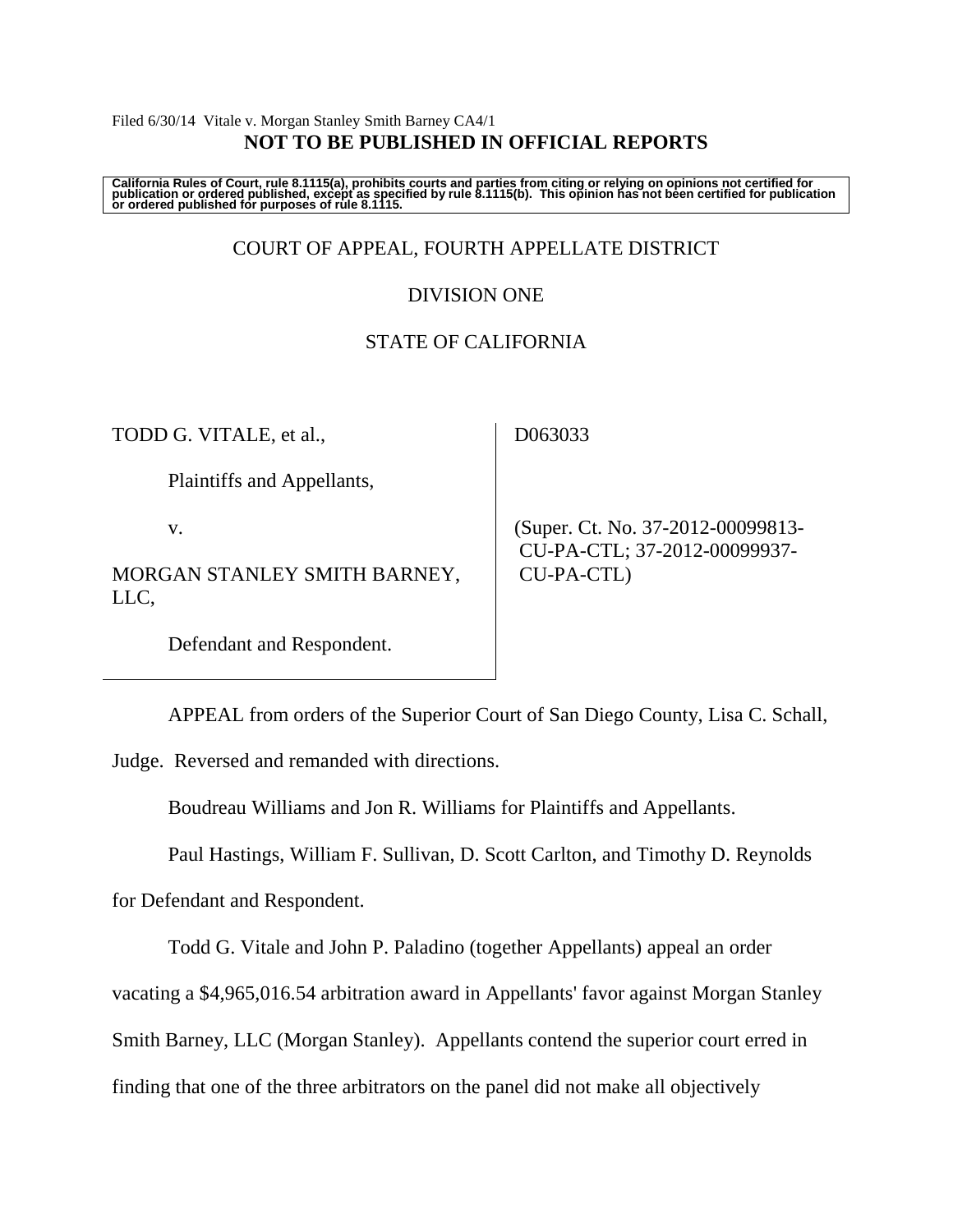reasonable disclosures required under the Financial Industry Regulatory Authority (FINRA) arbitration rules. They also argue that Morgan Stanley was aware of all the allegedly nondisclosed facts prior to the subject arbitration.

Although we conclude the arbitrator failed to make certain disclosures, these undisclosed facts could not cause an objective observer to doubt the arbitrator's impartiality. In addition, we determine Morgan Stanley was aware of certain key facts, namely its efforts to recruit two of the arbitrator's coworkers, and thus the arbitrator was not required to disclose those facts. We reject Morgan Stanley's argument that the arbitrator's failure to disclose that the two coworkers recruited by Morgan Stanley were his sons-in-law or that he had a poor relationship with one of the recruited coworkers, who now works at Morgan Stanley, but played no role in the subject arbitration, justified the order vacating the arbitration award. We therefore reverse the order vacating the arbitration award with directions to the superior court to enter an order confirming the arbitration award. Because we reverse that order, we do not reach Appellants' appeal of the order denying their motion for reconsideration.

## FACTUAL AND PROCEDURAL BACKGROUND

Morgan Stanley recruited Appellants away from UBS Securities, and Appellants have worked for Morgan Stanley as investment advisors since 2008. Appellants contended that they were induced to join Morgan Stanley based on express promises made by Morgan Stanley management that: (1) Vitale would become a salaried sales manager within six months of joining Morgan Stanley and a branch manager within a year of joining the firm; and (2) once Vitale transitioned his clients to Morgan Stanley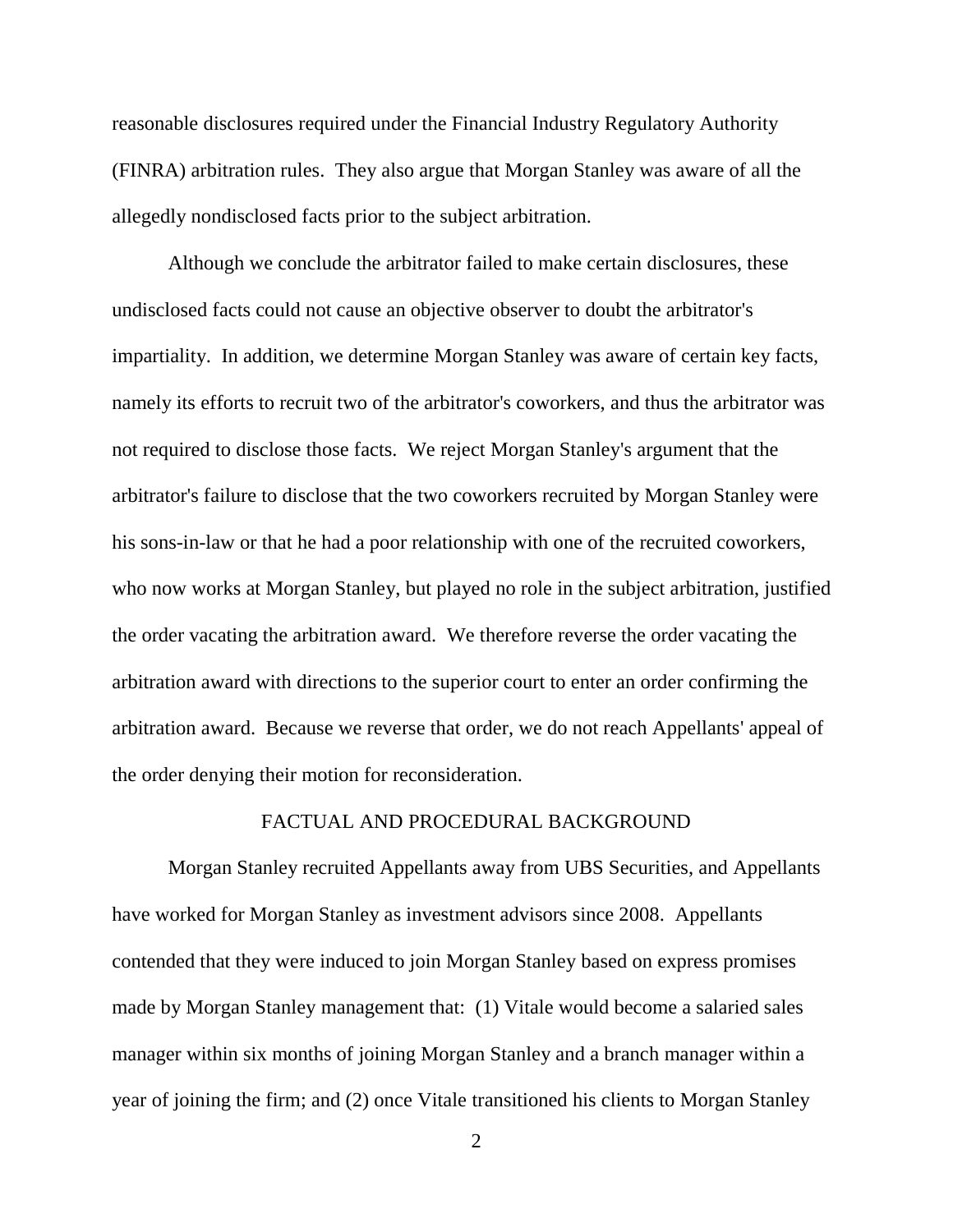and became a salaried manager, Paladino would take over his and Vitale's combined books of business.

Morgan Stanley did not make Vitale a salaried manager. Consequently, Paladino never was able to take over the combined books of business. Thus, Appellants filed an arbitration demand, under  $FINRA$ ,  $\frac{1}{1}$  against Morgan Stanley. They alleged, among others, claims for breach of oral and written contract, negligent misrepresentation, and fraud, and sought damages in an amount according to proof. Morgan Stanley did not file any counterclaims against Appellants.

After receiving the arbitration demand, FINRA sent a standard letter directing the parties to rank prospective arbitrators to serve on a panel of three arbitrators, which would include an industry insider (a person who works in the securities industry). FINRA provided the parties with three lists of 10 arbitrators each, on which Barry E. Kersh appeared as one of the proposed industry arbitrators.

Kersh's biographical profile stated he had been employed by Southwest Securities, Inc. (Southwest) and its predecessor, M.L. Stern & Co., since 1980 as the senior vice president and San Diego branch manager. His profile also listed the fact that Kersh served on a panel for at least three other FINRA arbitrations involving Morgan Stanley.

<sup>1</sup> FINRA is the federally created successor to the National Association of Securities Dealers and is the exclusive forum for disputes between registered representatives and their employing brokerage firms. FINRA is a regulatory entity that has its own Security and Exchange Commission approved rules and procedures, including rules and procedures for conducting FINRA arbitrations.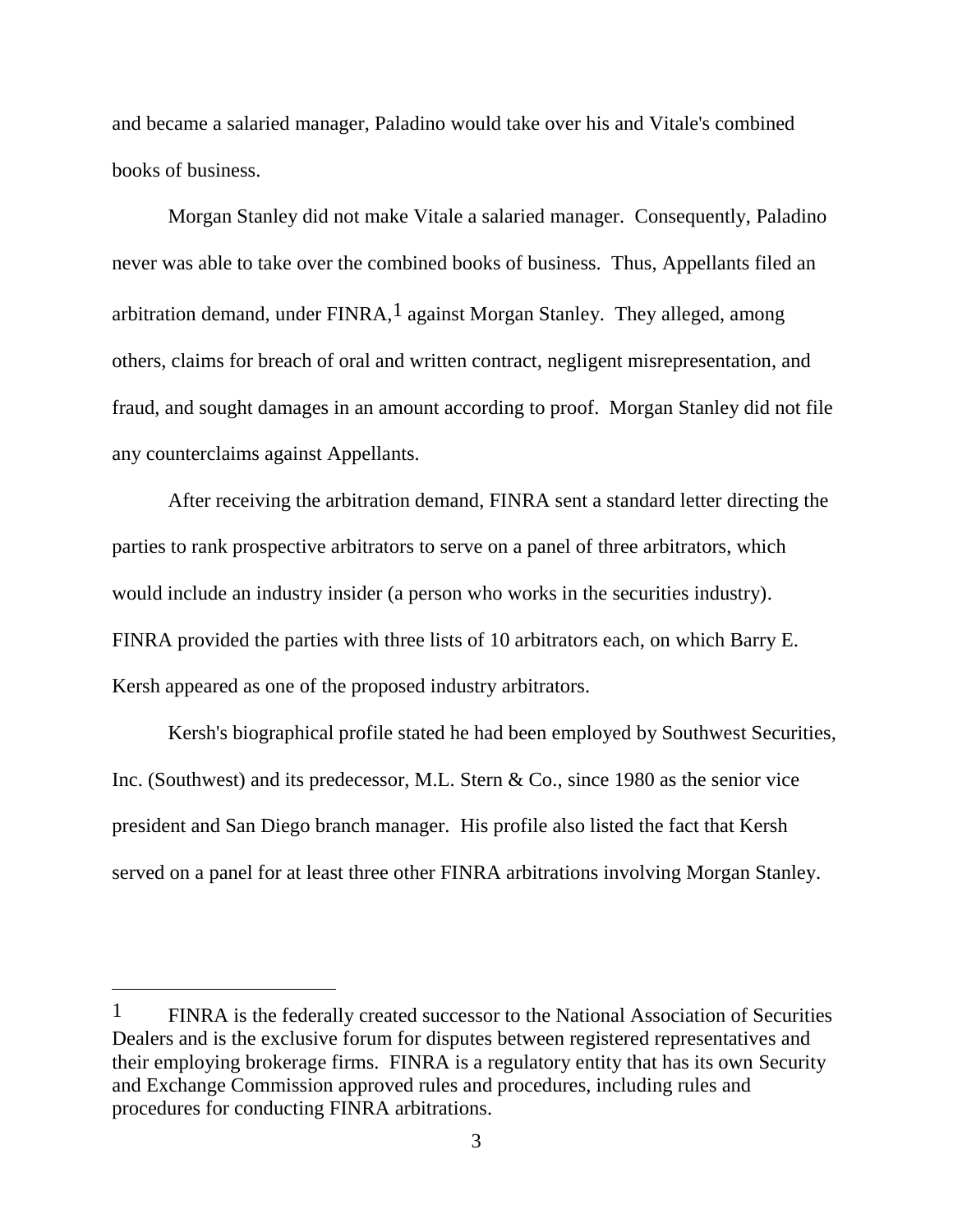FINRA appointed the final arbitration panel on September 9, 2011. FINRA's letter to the parties requested that they voluntarily exchange, in writing, known information concerning potential conflicts between the arbitrators and any party, counsel or witness. Morgan Stanley did not advise Appellants' trial counsel or FINRA of any potential conflicts or relationships with Kersh. The final three arbitrator panel consisted of Robert M. Lubin, Randall Brian Christison (both attorneys), and Kersh.

Kersh submitted his arbitrator's oath and disclosure checklist, which FINRA forwarded to the parties. The checklist included 33 questions. Of importance here are question Nos. 8, 9, and 17. Question No. 8 states: "Have you, your spouse, or any member of your immediate family maintained an account individually, jointly or beneficially with a brokerage firm named in this proceeding?" (Fn. omitted.) In a footnote, the checklist defines "immediate family" as "(i) a person's parent, stepparent, child, or stepchild; (ii) a member of a person's household; (iii) an individual to whom a person provides financial support of more than 50 percent of the individual's annual income; or (iv) a person who is claimed as a dependent for federal income tax purposes." The definition of immediate family does not include in-laws, but the footnote defining immediate family does address in-laws: "To the extent you have knowledge, please also consider the employment, financial, and other interests of your mother, father, son and daughter in-laws when answering questions on this form referring to family members. You are not required to seek out the information about your in-laws in responding to this form." Question No. 9 states: "Are you employed by, or the spouse or an immediate family member of a person who is employed by, an entity that directly or indirectly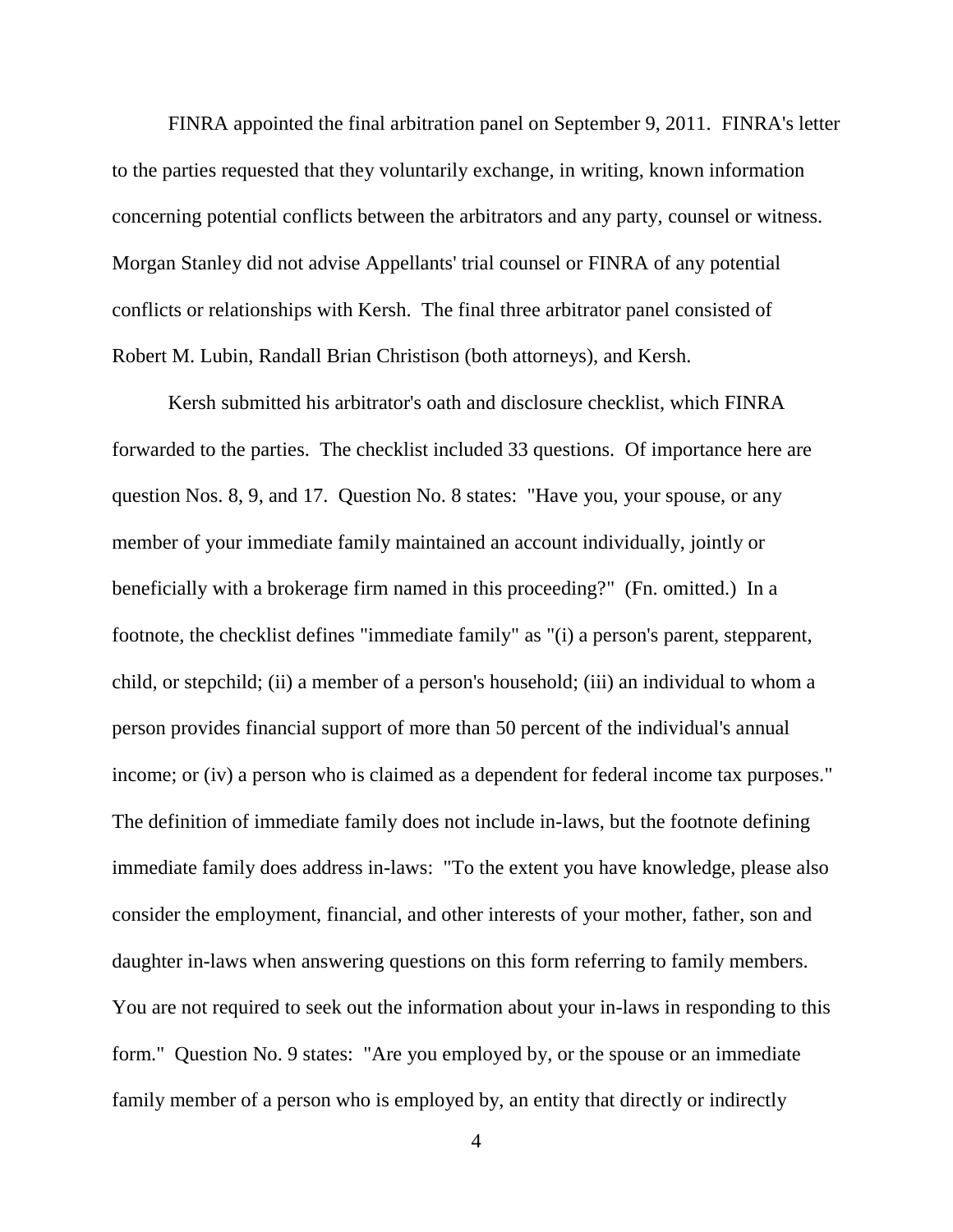controls, is controlled by, or is under common control with, any partnership, corporation, or other organization that is engaged in the securities business?" Question No. 17 states: "Has any member of your immediate family or household been employed by a brokerage firm?"

Kersh responded in the negative to both question Nos. 8 and 17. In response to question No. 9, he indicated that he was employed by Southwest. He did not list any other immediate family members who were or had been employed in the securities industry.

A few months later, days before the arbitration hearing began, Kersh submitted another disclosure indicating he had very recently sat on another FINRA arbitration panel where Shustak Frost & Partners (who represented Appellants in the arbitration) represented Oliver Schwarz, a Morgan Stanley financial advisor, in his claims against Morgan Stanley arising out of Morgan Stanley's recruitment of Schwarz. Kersh further disclosed that two of Appellants' listed witnesses (Morgan Stanley representative Michael Melton and expert witness Norm Kjono) also had testified in the Schwarz case. In addition, Kersh revealed that he knew Russ Smith, another Morgan Stanley officer and branch manager.

Moreover, on the first day of hearings, Kersh advised the parties that he recognized "one or two" individuals from the parties' witness lists as "being in the industry." None of the parties inquired about these individuals.

At the close of the seven-day arbitration, Appellants' counsel asked the panel for \$6,550,053.93 in damages, including both compensatory and punitive damages as well as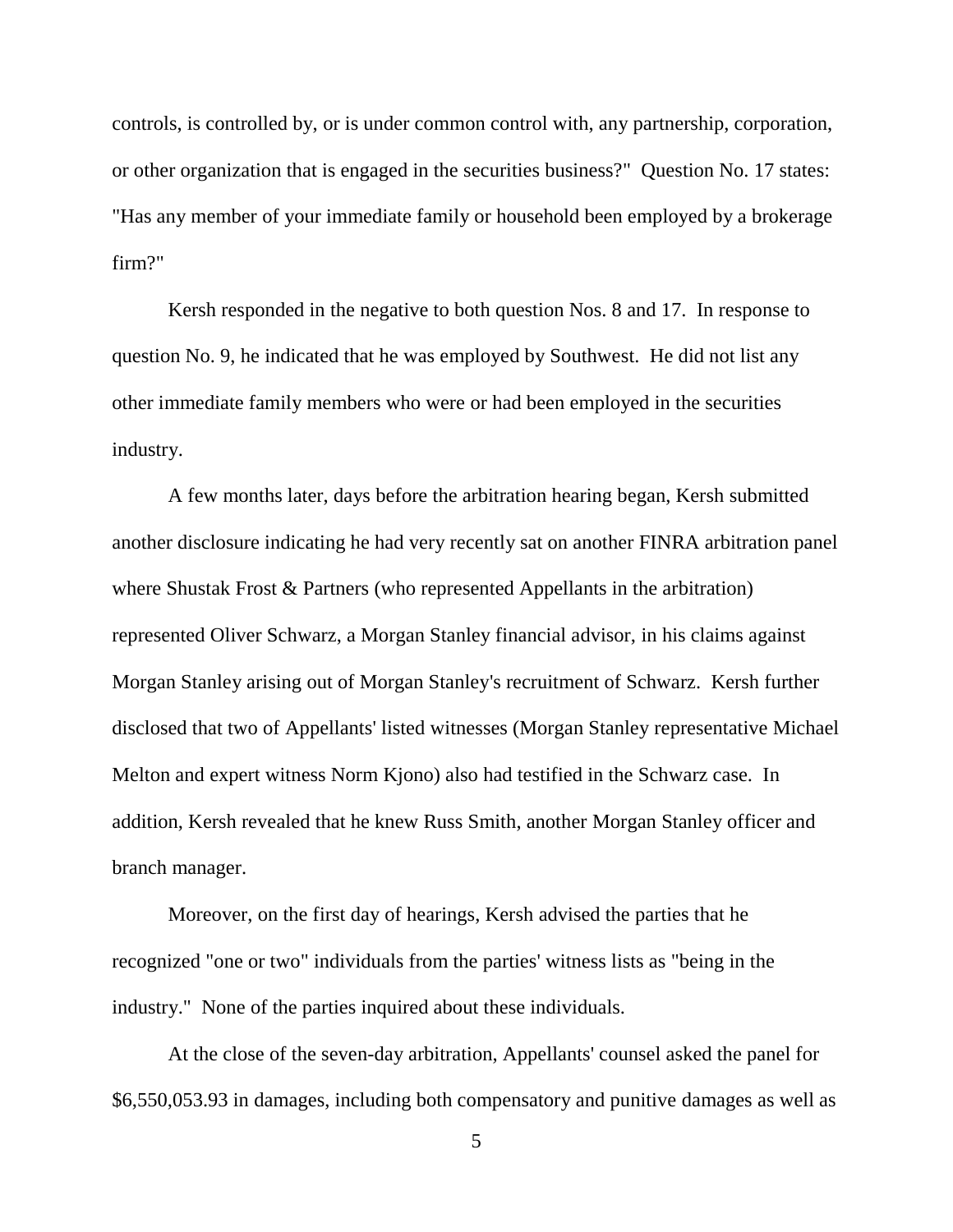discovery sanctions and attorney fees. The three person arbitration panel unanimously sided with Appellants, but awarded them \$4,965,016.54 (comprised of \$4.6 million in compensatory damages; \$354,816.54 in attorney fees; \$200 as reimbursement for filing fees; and \$10,000 as discovery sanctions).

Appellants and Morgan Stanley brought competing petitions to confirm and to vacate the arbitration award, respectively. They then agreed to combine their respective briefing on those petitions for the convenience of the parties and the superior court.

Morgan Stanley's primary complaints about the arbitration award were: (1) Kersh failed to disclose that his son-in-law, Matthew Childs, was an advisor working with Morgan Stanley in the San Diego area, and had been recruited to work for Morgan Stanley from Southwest, where Kersh works; (2) Childs and Kersh's daughter, Mandy Childs (Mandy),2 were in the midst of a contentious marital separation; (3) Kersh's other son-in-law, Andrew Harvey, who works with Kersh at Southwest was aggressively recruited by Morgan Stanley, albeit unsuccessfully; and (4) Mandy allegedly had one or more investment accounts at Morgan Stanley. In raising those contentions, Morgan Stanley added: "Members of the [Morgan Stanley] management team involved in the recruitment of Mr. Childs and Mr. Harvey were involved in the events underlying the arbitration proceedings, some of them even testified at the arbitration."

<sup>&</sup>lt;sup>2</sup> We use Mandy Childs's first name for the sake of clarity and because she shares the same last name as Matthew Childs. No disrespect is intended.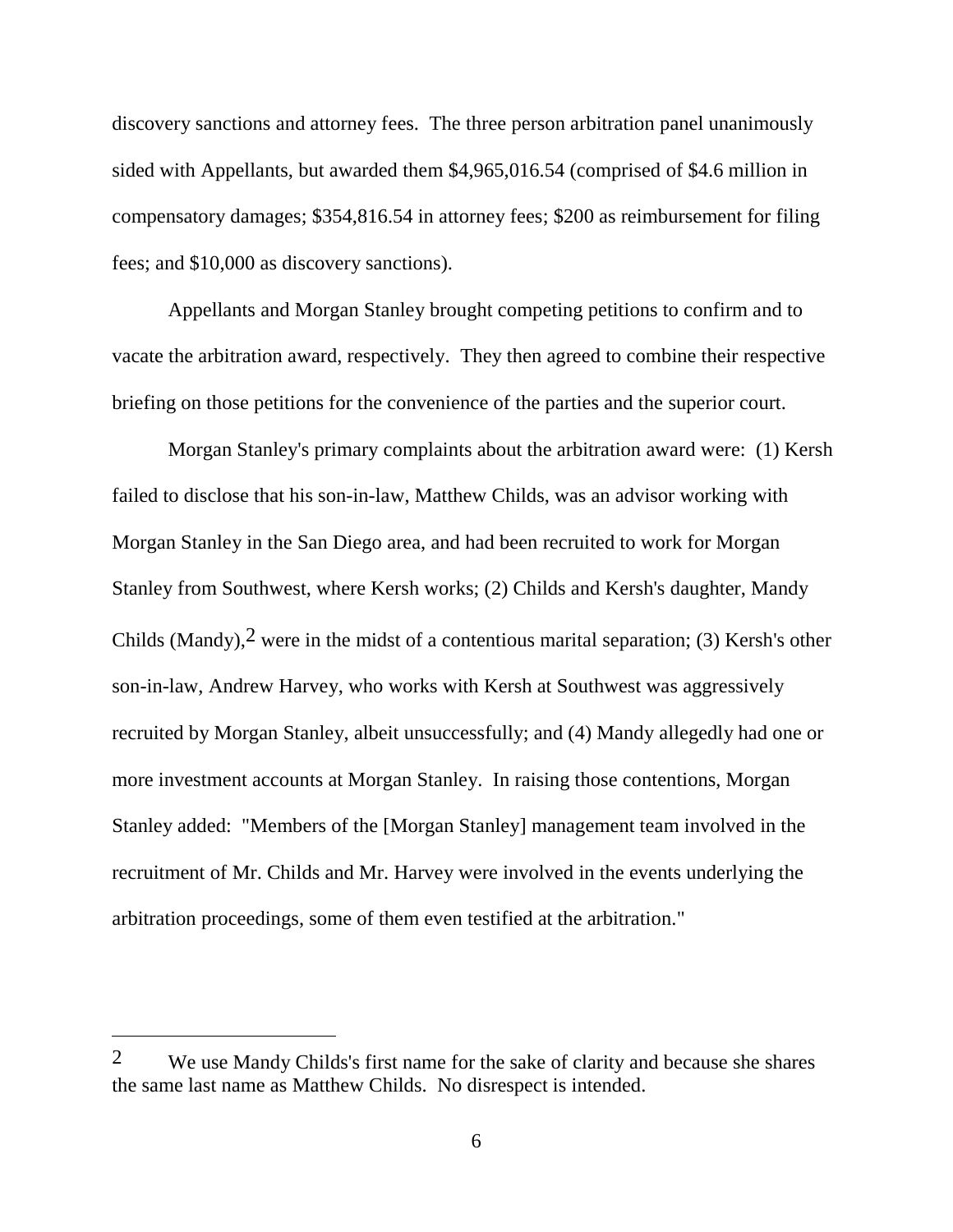In support of its petition to vacate, Morgan Stanley submitted sworn declarations from Mark Kremers, a Morgan Stanley San Diego based officer and manager. Kremers admitted that before the arbitration started or arbitrators were selected, he knew that Morgan Stanley recruited Childs away from Southwest and attempted to recruit Harvey from Southwest. Specifically, Kremers attested that he is a complex manager in Morgan Stanley's La Jolla branch office, and confirmed that he, along with other Morgan Stanley managers John Simmons, Michael Melton, and Russ Smith, successfully recruited Childs away from Southwest in Fall 2010. Kremers further admitted that he, along with Smith and Robert Lakosil, attempted to recruit Harvey, in 2010 and 2011, also from the same Southwest branch for which Kersh worked.

In opposition, Appellants, submitted declarations from Michael Ferrante, Smith, and Simmons. Ferrante is a former branch manager of Morgan Stanley's downtown San Diego branch office. Smith is a former branch manager of Morgan Stanley's Rancho Bernardo office. Simmons is Morgan Stanley's former regional director for Southern California and Hawaii. Ferrante, Smith, and Simmons were involved in some way with the recruitment of Childs from Southwest to Morgan Stanley, and all three stated that it was known to them and others at Morgan Stanley that Childs worked for his father-inlaw, Kersh, at Southwest. Ferrante, Smith, and Simmons stated that Melton was heavily involved in the recruitment of Childs. Ferrante stated he met with Childs along with Kremers for dinner where Childs made it clear that he wanted to leave his then current employer because he no longer wanted to work for his father-in-law, Kersh. Smith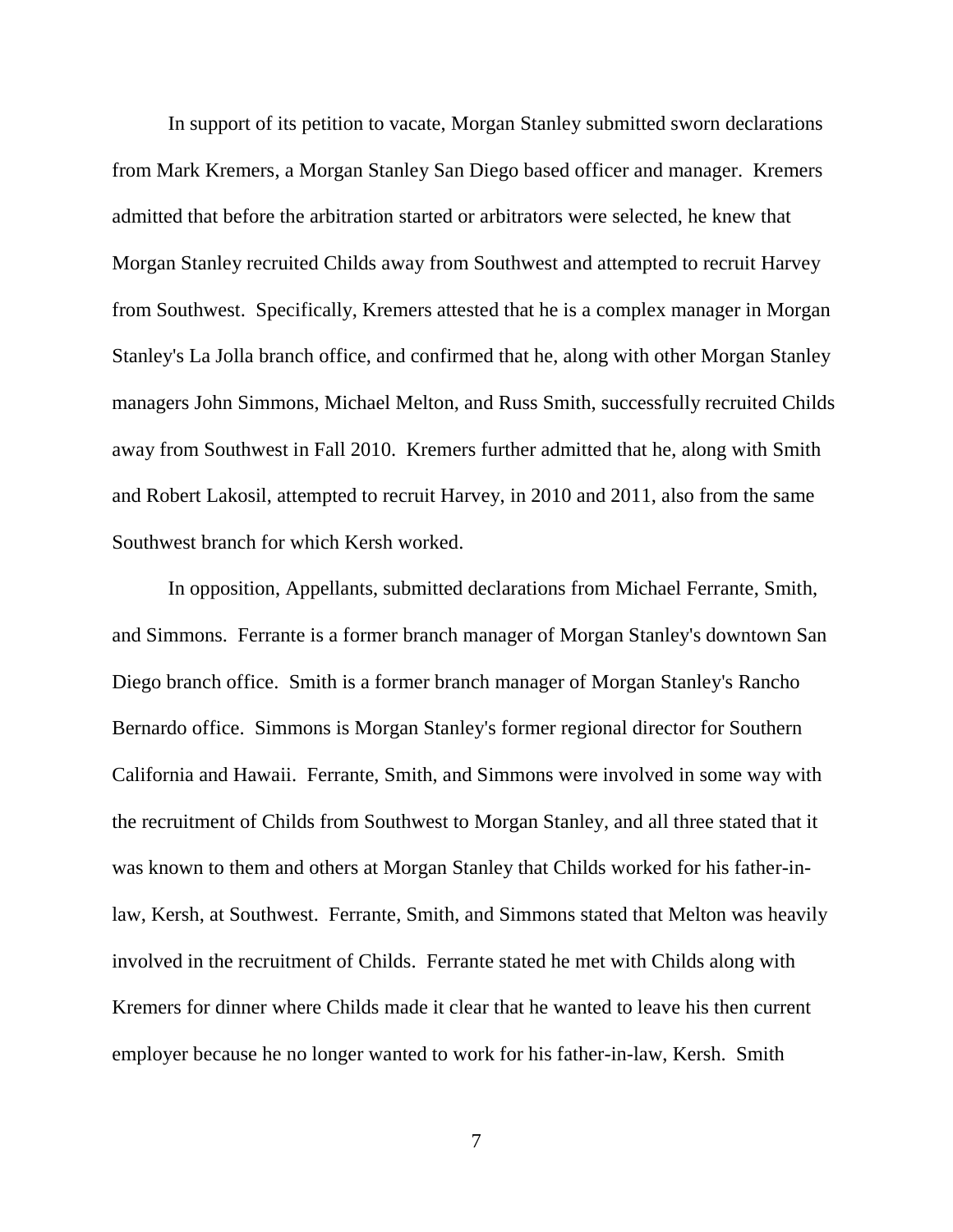attested that he had at least one meeting with Childs and Melton where Childs discussed the same motivation for wanting to join Morgan Stanley.

Those declarations also confirmed that when Morgan Stanley recruited Harvey, Morgan Stanley San Diego branch managers and its regional director also knew Harvey worked with, and was a son-in-law of, Kersh.

In reply to Appellants' opposition, Morgan Stanley submitted an additional declaration from Kremers and a declaration from Melton. Although both declarants had been involved with the recruitment of Childs, they stated they did not know that Childs was Kersh's son-in-law until after the arbitration award was issued in this matter. Morgan Stanley also submitted the declaration of Robert Hampton, Morgan Stanley's executive director of human resources of the western division. Among other things, Hampton attested: (1) Morgan Stanley had terminated Ferrante on August 24, 2010 and Ferrante is currently involved in litigation with Morgan Stanley; (2) Morgan Stanley terminated Simmons on May 9, 2011 and Simmons is currently involved in litigation with Morgan Stanley; and (3) Morgan Stanley had demoted Smith and he resigned from Morgan Stanley on November 11, 2011.

After considering the pleadings, evidence, and hearing oral argument, the superior court issued a written order granting Morgan Stanley's petition to vacate the arbitration award. The court found that Kersh failed to comply with FINRA rule 13408 in his responses to question Nos. 8 and 17. The court also determined that Appellants had not proven that "Kersh's relationships to Morgan Stanley" were known by Morgan Stanley. In addition, the court largely disregarded the declarations from Ferrante, Smith, and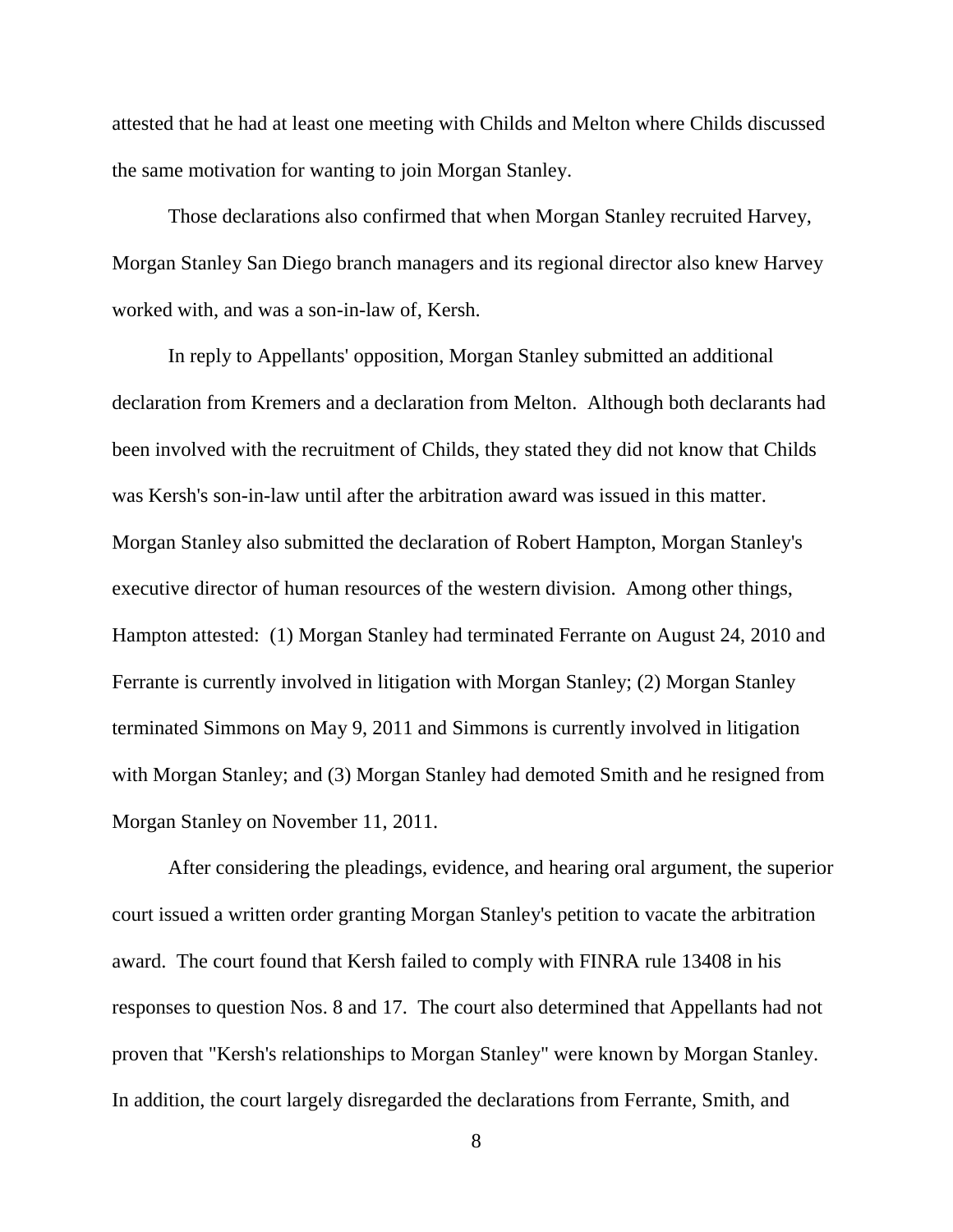Simmons, "whose testimony is questionable in terms of bias as former employees with a potential axe to grind against Morgan Stanley." Accordingly, the court vacated the arbitration award under Code of Civil Procedure section 1286.2.3

Appellants subsequently moved for reconsideration of the court's order. They contended they had discovered new facts, namely Childs contacted one of Appellants' attorneys and told him many employees and managers at Morgan Stanley knew that Childs was Kersh's son-in-law and Childs wanted to leave Southwest because of his strained relationship with Kersh. In addition, Appellants offered evidence that Kersh's daughter had not worked for a brokerage firm and never opened an account at Morgan Stanley.

The court denied the motion for reconsideration, finding that Appellants did not offer any new facts that were unknown or could not reasonably be known prior to Appellants filing their opposition to Morgan Stanley's petition to vacate the arbitration award.

Appellants timely appealed both the order granting Morgan Stanley's motion to vacate and the order denying their motion for reconsideration.

# **DISCUSSION**

Appellants challenge two orders from the superior court. The first is the court's order vacating the arbitration award. They argue that the arbitrator, Kersh, made all objectively reasonable disclosures required under FINRA arbitration rules and Morgan

 $\overline{a}$ 

<sup>3</sup> Statutory references are to the Code of Civil Procedure unless otherwise specified.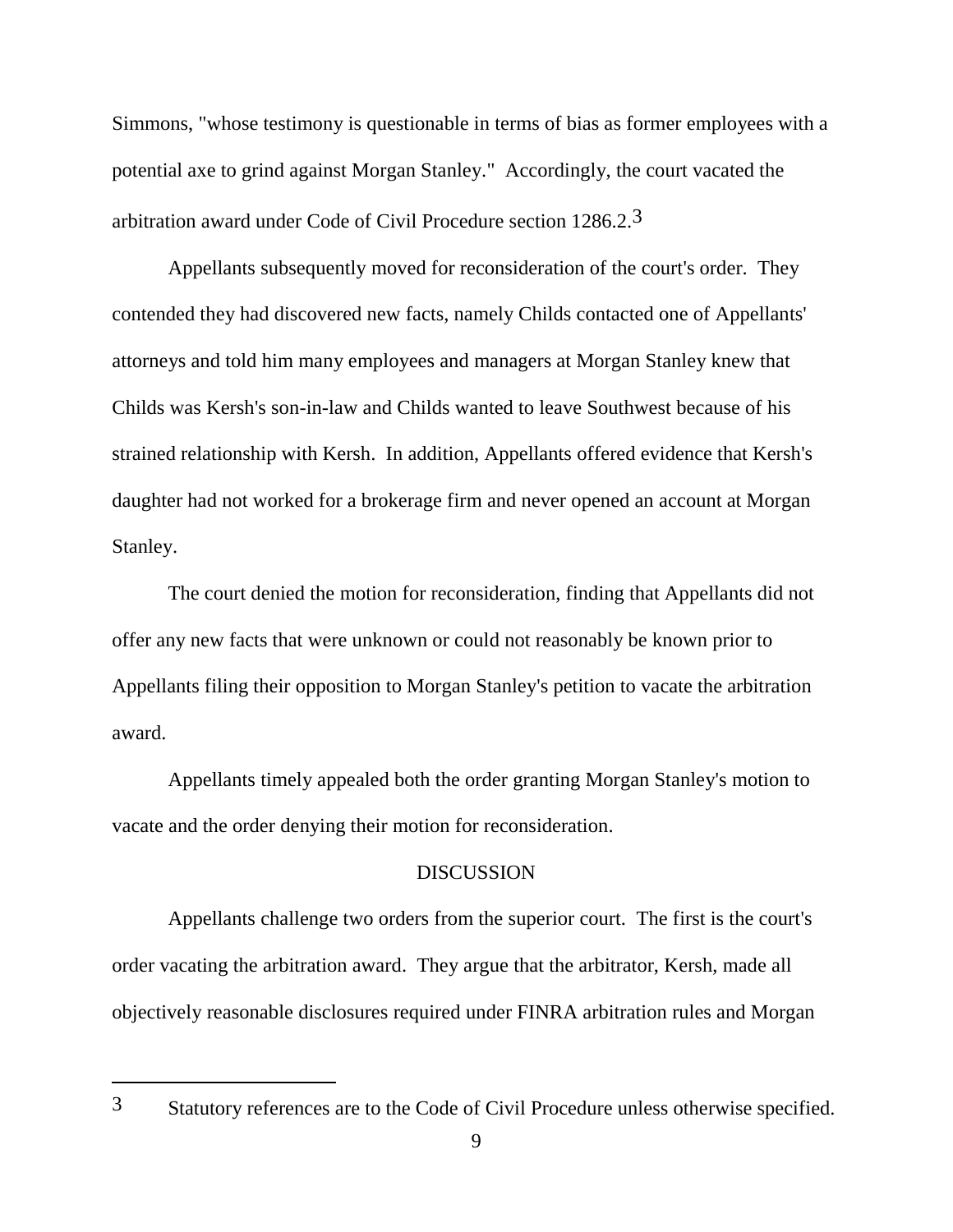Stanley was aware of the allegedly nondisclosed facts. The second is the court's order denying Appellants' motion for reconsideration of the order vacating the arbitration award. Appellants maintain the court incorrectly concluded they had not provided any new evidence.

## I

## *THE ORDER VACATING THE ARBITRATION AWARD*

## A. Legal Framework

Judicial review of a petition to vacate an arbitration award in both the trial court and on appeal is limited to the statutory grounds found in section 1286.2. (*Aguilar v. Lerner* (2004) 32 Cal.4th 974, 981-982.) The reason for such limited judicial review is that an "arbitration decision is final and conclusive because the parties have agreed that it be so." (*Moncharsh v. Heily & Blase* (1992) 3 Cal.4th 1, 10 (*Moncharsh*), italics omitted.) Arbitration by agreement is often a "process in which parties voluntarily trade the safeguards and formalities of court litigation for an expeditious, sometimes roughshod means of resolving their dispute." (*Vandenberg v. Superior Court* (1999) 21 Cal.4th 815, 831 (*Vandenberg*).) Because "arbitral finality is a core component of the parties' agreement to submit to arbitration" (*Moncharsh*, *supra*, at p. 10), and because arbitrators are not required to make decisions according to the rule of law, parties to an arbitration agreement accept the risk of arbitrator errors (*id*. at p. 12), and arbitrator decisions cannot be judicially reviewed for errors of fact or law even if the error is apparent and causes substantial injustice (*id*. at pp. 11, 33; see *Vandenberg*, *supra*, at p. 832). " 'As a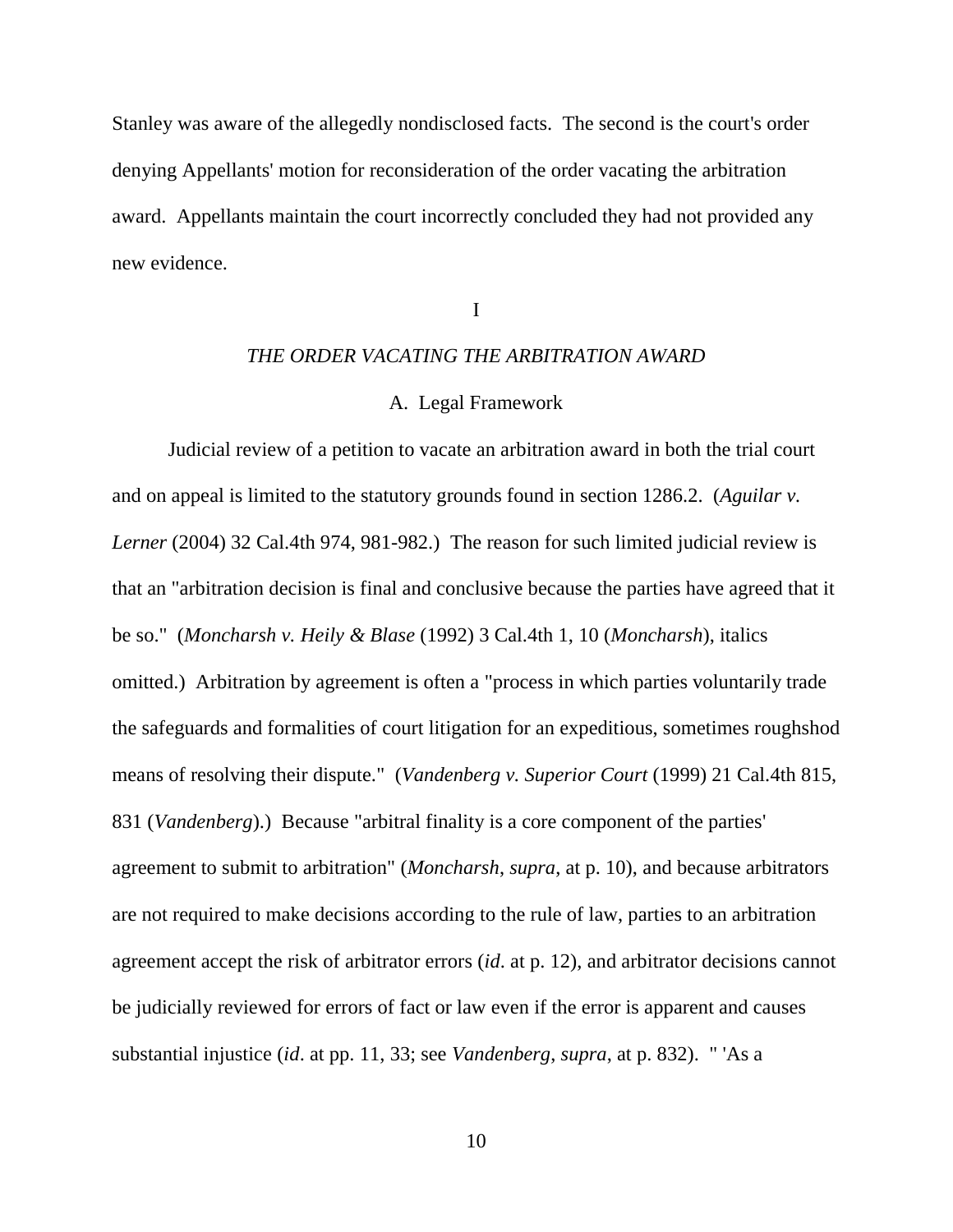consequence, arbitration awards are generally immune from judicial review.' "

(*Moncharsh*, *supra*, at p. 11.)

Therefore, the authority of the courts to vacate an arbitration award is limited by statute. Courts may vacate an award only when: (1) the award was procured by corruption, fraud, or other undue means; (2) an arbitrator was corrupt; (3) misconduct of the arbitrator substantially prejudiced a party's rights; (4) the arbitrator exceeded his or her powers; (5) an arbitrator's refusal to postpone the hearing or hear material evidence substantially prejudiced the rights of a party; or (6) an arbitrator failed to disclose a ground for disqualification or improperly failed to disqualify himself or herself. (§ 1286.2, subd. (a).) Here, we focus on this last reason.

The parties agree Kersh's disclosures were governed by FINRA arbitration rules. FINRA rule 13408 imposes a duty on the potential arbitrator to disclose "any circumstances which might preclude the arbitrator from rendering an objective and impartial determination." As relevant here, FINRA rule 13408 requires arbitrators to disclose:

> "Any existing or past financial, business, professional, family, social, or other relationships or circumstances with any party, any party's representative, or anyone who the arbitrator is told may be a witness in the proceeding, that are likely to affect impartiality or might reasonably create an appearance of partiality or bias; [and] [[]] Any such relationship or circumstances involving members of the arbitrator's family or the arbitrator's current employers, partners, or business associates."

Additionally, under FINRA, each arbitrator is required to complete a disclosure checklist. The disclosure checklist prompts the arbitrator to consider topics and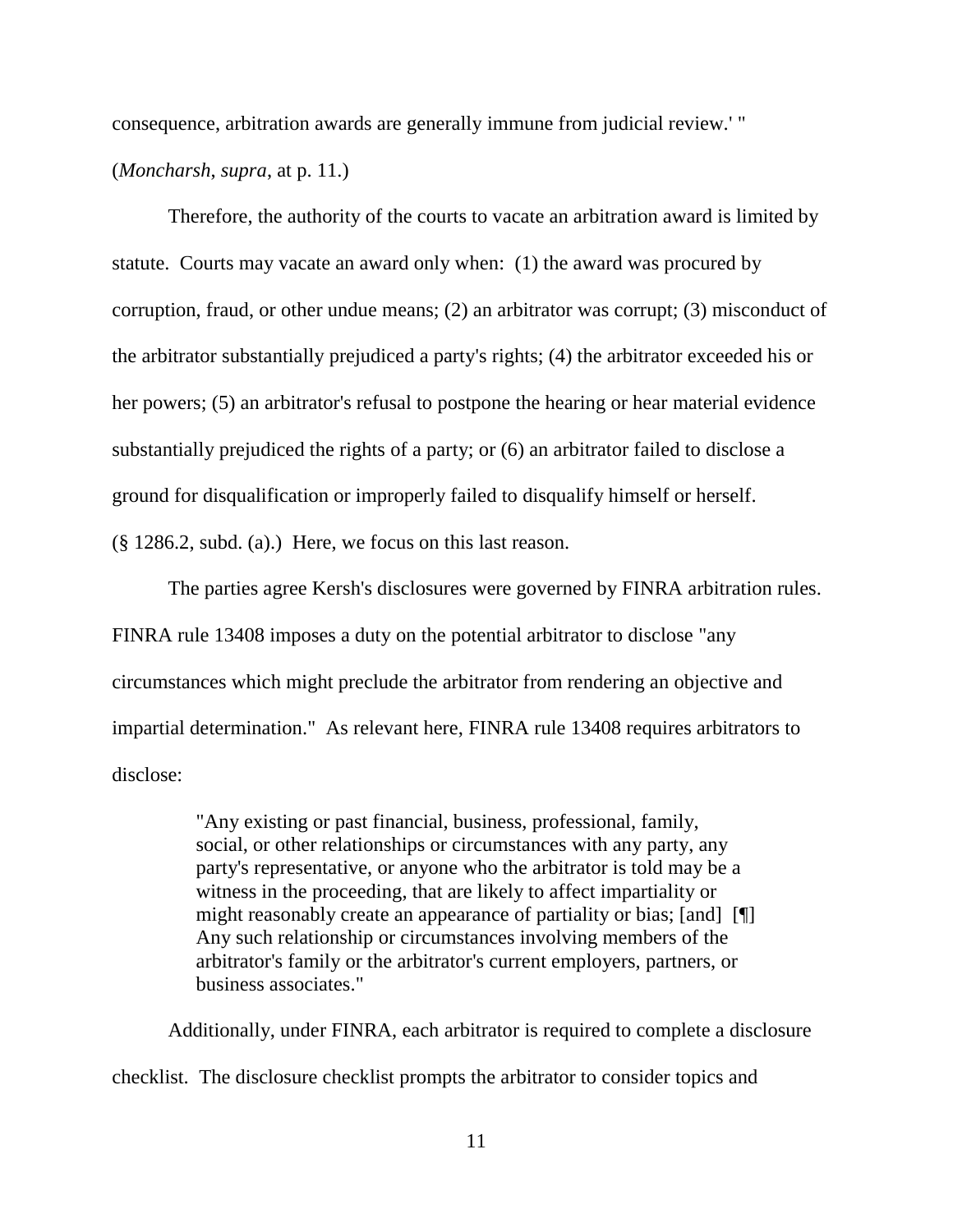relationships that are likely to create the impression of bias. Under FINRA arbitration rules, the arbitrator is required to affirm the accuracy of any disclosure with a signed oath. FINRA rule 13408(b) explains that "the obligation to disclose interests, relationships, or circumstances that might preclude an arbitrator from rendering an objective and impartial determination described in [FINRA Rule 13408(a)] is a continuing duty that requires an arbitrator . . . to disclose, at any stage of the proceeding, any such interests, relationships, or circumstances that arise, or are recalled or discovered."

FINRA's disclosure requirements are consistent with section 1281.9, which requires the proposed arbitrator to "disclose all matters that could cause a person aware of the facts to reasonably entertain a doubt that the proposed neutral arbitrator would be able to be impartial." If a party petitions the superior court to vacate an arbitrator's award and the court finds that the arbitrator "failed to disclose within the time required for disclosure a ground for disqualification of which the arbitrator was then aware"  $(\S 1286.2, \text{subd.} (a)(6)(A))$ , the court must vacate the award.  $(\S \S 1286.2, \text{subd.} (a))$ ; 1286.4, subd. (a).) Vacation of the arbitrator's award is required in those circumstances, and no prejudice need be shown. (*Haworth v. Superior Court* (2010) 50 Cal.4th 372, 394 (*Haworth*).)

*Haworth*, *supra*, 50 Cal.4th 372 is instructive on the relevant standard to evaluate Kersh's alleged failure to disclose here. In *Haworth*, our Supreme Court considered whether a former judge, serving as an arbitrator, was required to disclose that 10 years earlier he had been publicly censured based on his statements to court employees. Our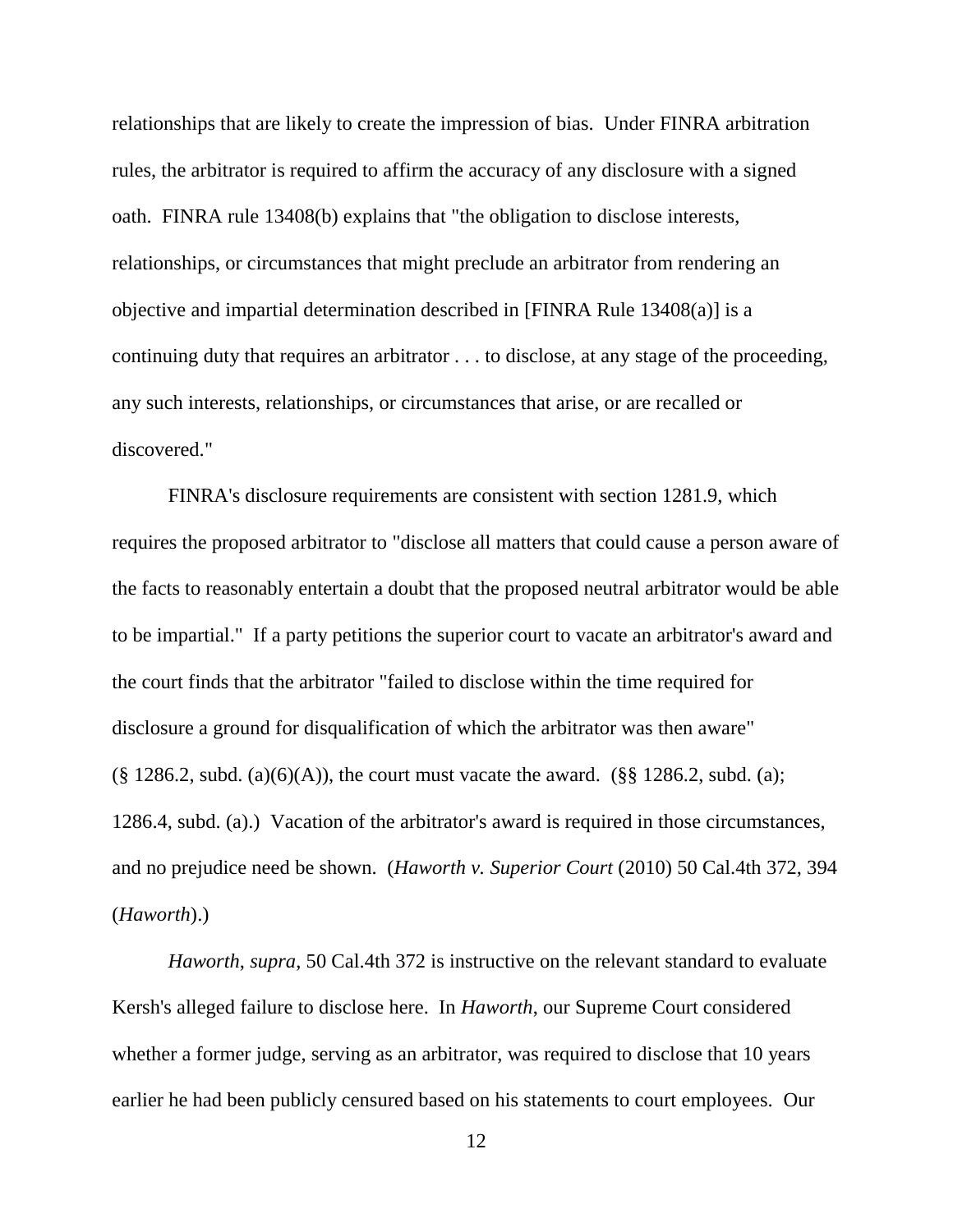high court applied the test that an arbitrator must disclose "all matters that could cause a person aware of the facts to reasonably entertain a doubt that the proposed neutral arbitrator would be able to be impartial." (§ 1281.9, subd. (a).) Then, borrowing from discussions of judicial ethics, the court in *Haworth* explained arbitral impartiality as follows: " 'Impartiality' entails the 'absence of bias or prejudice in favor of, or against, particular parties or classes of parties, as well as maintenance of an open mind.' [Citation.] In the context of judicial recusal, '[p]otential bias and prejudice must clearly be established by an objective standard.' [Citations.] 'Judges, like all human beings, have widely varying experiences and backgrounds. Except perhaps in extreme circumstances, those not directly related to the case or the parties do not disqualify them.' [Citation.]" (*Haworth*, *supra*, at p. 389.)

As relevant here, the high court further explained that: " 'The "reasonable person" is not someone who is "hypersensitive or unduly suspicious," but rather is a "wellinformed, thoughtful observer." ' [Citations.] '[T]he partisan litigant emotionally involved in the controversy underlying the lawsuit is not the disinterested objective observer whose doubts concerning the judge's impartiality provide the governing standard.' [Citations.] [¶] 'An impression of possible bias in the arbitration context means that one could reasonably form a belief that an arbitrator was biased for or against a party for a particular reason.' [Citation.]" (*Haworth, supra,* 50 Cal.4th at p. 389; italics omitted.)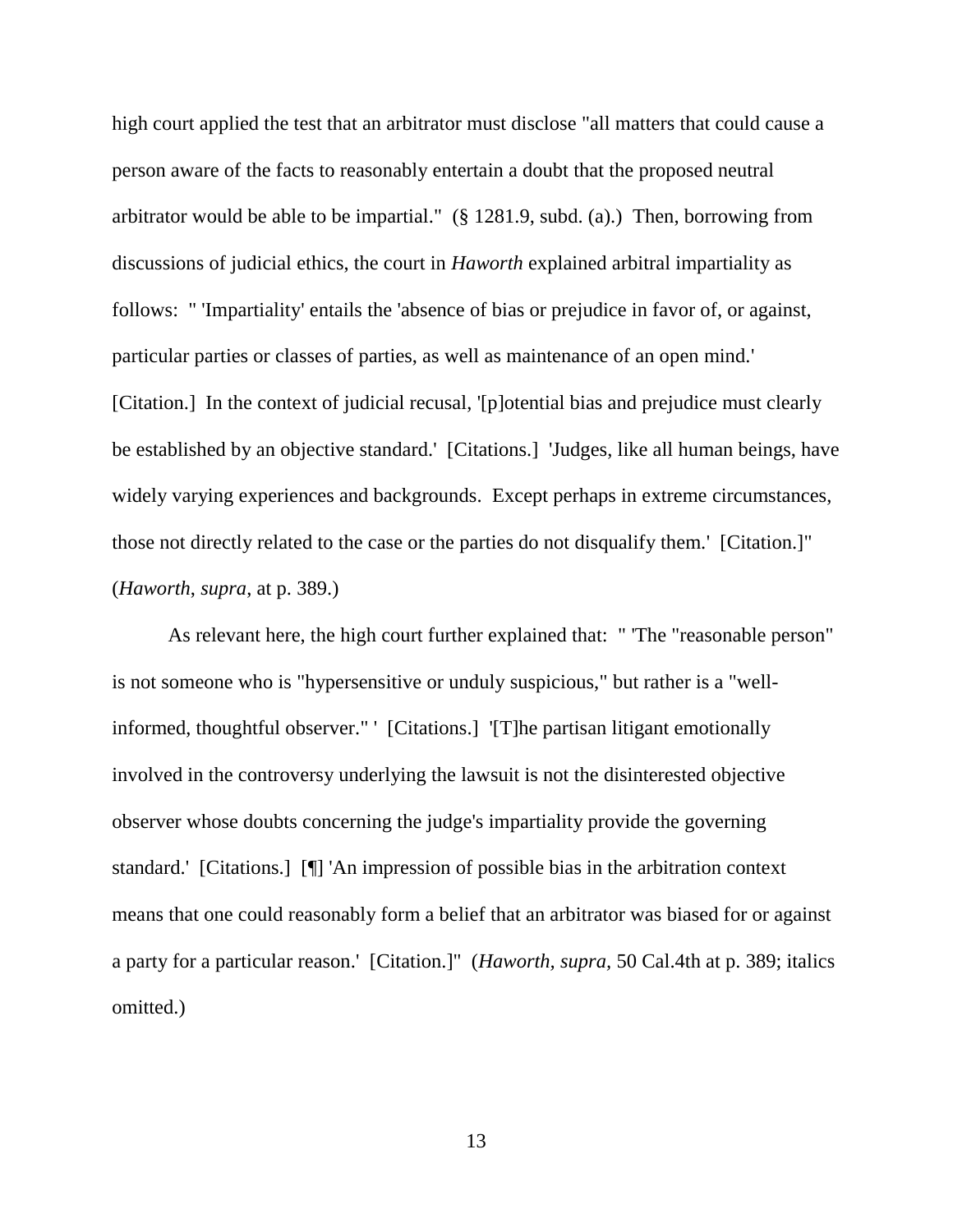#### B. Standard of Review

If the facts are undisputed, the question whether an arbitrator was required to disclose a particular matter involves the application of the rule requiring disclosure to undisputed facts. This is a mixed question of fact and law. Our review is de novo. (*Haworth*, *supra*, 50 Cal. 4th at pp. 385-386.) To the extent Appellants challenge the superior court's resolution of conflicting evidence to establish a historical or physical fact, we review the resolution under the substantial evidence test. (*Id.* at p. 384.)

#### C. Analysis

The superior court vacated the arbitration award on two primary grounds. One, Kersh did not disclose that his daughter had worked for a brokerage firm in the past. Two, Kersh did not disclose that his daughter had investment accounts with Morgan Stanley. Based on these omissions, the court found that Kersh "failed to comply with [FINRA] Rule 13408" because he did not accurately respond to FINRA checklist question Nos. 8 and 17. Absent from the court's order, however, is any explanation regarding how Kersh's failure to make these disclosures would have caused "a person aware of the facts to reasonably entertain a doubt that the proposed neutral arbitrator would be able to be impartial." (§1281.9, subd. (a); see *Haworth*, *supra*, 50 Cal.4th at p. 389.)

As a threshold matter, we note that the parties spend little time in their respective briefs arguing about these disclosures. Instead, the bulk of the briefs concern Kersh's failure to disclose: (1) Childs and Harvey are his sons-in law; (2) Morgan Stanley recruited both Childs and Harvey from Southwest where Kersh was the branch manager;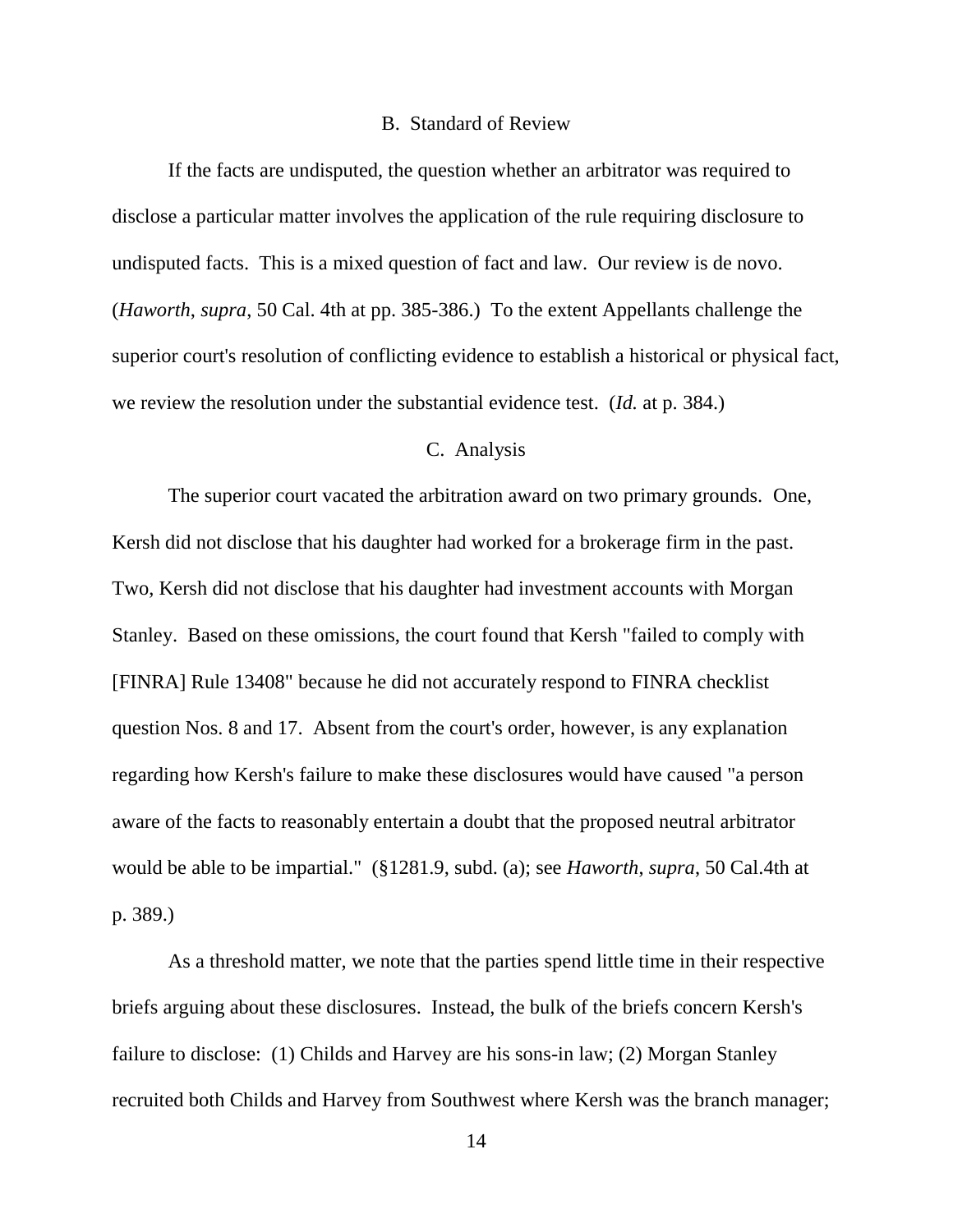(3) Kersh had a tumultuous relationship with Childs; and (4) Childs was in the middle of divorce proceedings with Kersh's daughter, Mandy. We will address these issues, but we begin with the disclosures the superior court found Kersh failed to make in violation of FINRA rule 13408, which the court relied on to vacate the arbitration award.

### *1. Kersh's Daughter's Employment*

The only evidence in the record that Kersh's daughter, Mandy, worked for a brokerage firm is found in Childs's declaration that he met Mandy at M.L. Stern & Co., Inc. where she worked as Kersh's sales assistant.4 Although Childs does not indicate when she was so employed, it is apparent that it occurred prior to May 4, 2003 when Childs and Mandy married. The court's order offers no explanation why this omitted disclosure would disqualify Kersh, and Morgan Stanley offers no justification as well. Further, FINRA's "Dispute Resolution Arbitrator's Guide" includes several sections dealing with arbitrator disclosures and disqualifications. It makes clear that "[n]ot every disclosure results in the arbitrator being removed from service on a case." As such, each question on the FINRA checklist does not create a disqualifying event or circumstance under FINRA rule 13408. Put differently, an arbitrator's failure to disclose a fact under the checklist does not automatically disqualify the arbitrator. Instead, we turn to California law to determine if Kersh's response to checklist question No. 17 warrants his disqualification.

<sup>4</sup> We realize that as part of their motion for reconsideration, Appellants offered evidence that Kersh's daughter had not worked for a brokerage firm. However, for purposes of our analysis here, we need not resolve this apparent factual dispute, and assume that Kersh's daughter worked for Kersh as stated in Childs's declaration.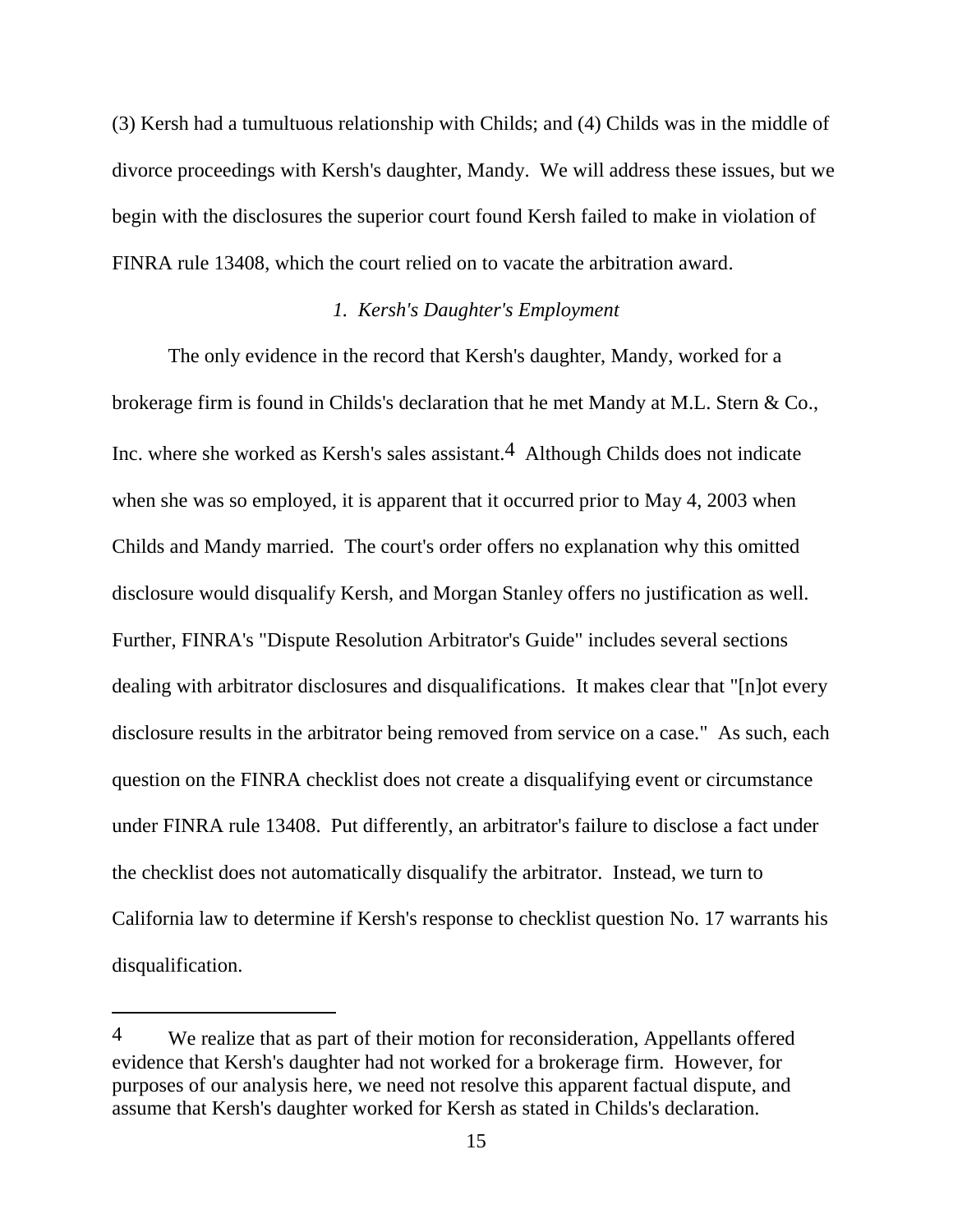We return to *Haworth*, *supra*, 50 Cal.4th 372 for guidance regarding how to evaluate the effect of Kersh's failure to disclose that his daughter worked for him almost 10 years before the arbitration. We struggle to contemplate how a " 'well-informed, thoughtful observer' " (*Haworth*, *supra*, at p. 389) could view Kersh as possibly biased against Morgan Stanley based on the fact that his daughter worked for him in some capacity almost 10 years prior to the subject arbitration. Mandy's former employment has no relationship to the subject matter of the arbitration and provides no basis on which any person could reasonably believe this fact would make Kersh biased in the instant arbitration. (See § 1286.2, subd. (a)(6); *Haworth*, *supra*, at pp. 390-391 [holding a person aware of all the circumstances of the arbitrator's public censure 10 years earlier based on his derogatory comments regarding women could not reasonably entertain a doubt concerning the arbitrator's ability to be fair to female litigants].)

#### *2. Mandy's Accounts With Morgan Stanley*

Likewise, we are not concerned by Kersh's failure to disclose that Mandy held investment accounts with Morgan Stanley. Again, the unique context of this fact in relation to the arbitration is important. The only evidence in the record that Mandy had an account with Morgan Stanley comes from Childs's declaration in which he attests that he has a joint account with his wife at Morgan Stanley and she also had an IRA account. If anything, the fact that Mandy has an account with Morgan Stanley might possibly lead a reasonable observer to believe Kersh could be biased in favor of Morgan Stanley. However, there is nothing in the record that shows the arbitration award here would impact Mandy's accounts in any way. And Appellants do not contend Kersh would be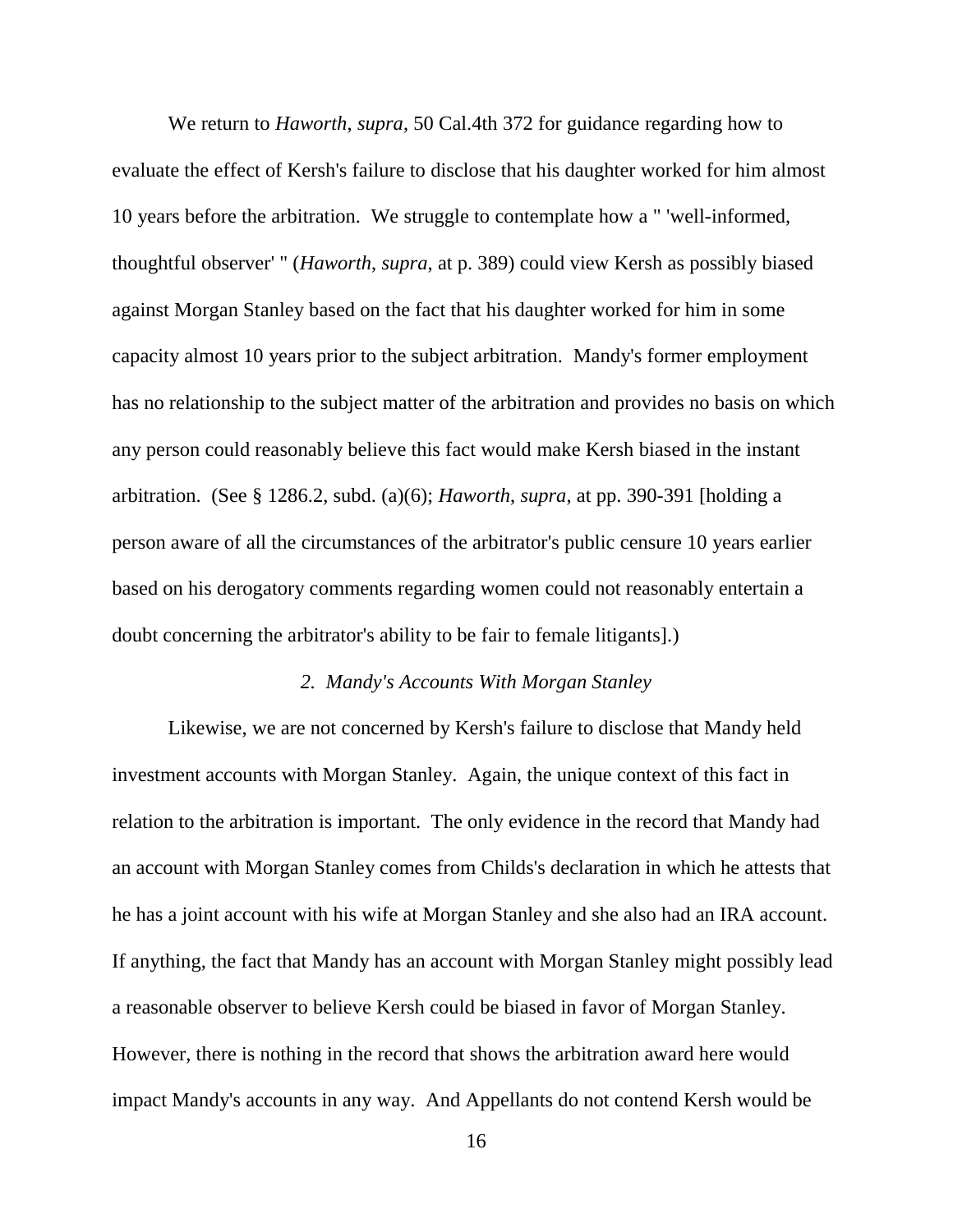biased against them based on Mandy's accounts, and Morgan Stanley fails to offer any cogent argument explaining why the existence of the accounts creates the reasonable perception that Kersh has a bias against Morgan Stanley. Instead, Morgan Stanley implies that if Kersh had disclosed the existence of Mandy's accounts with Morgan Stanley, Morgan Stanley could have investigated the accounts and discovered that Mandy was married to Childs, which in turn would have led Morgan Stanley to discover Kersh's strained relationship with Childs. We reject this tenuous argument, noting, as we discuss in detail below, Morgan Stanley was well aware that it had recruited Childs away from Southwest where he worked with Kersh, but did not deem these facts sufficiently important to warrant further investigation regarding Kersh's possible impartiality. Thus, we fail to see how the disclosure of Mandy's accounts with Morgan Stanley would have led Morgan Stanley to further investigate Kersh when Morgan Stanley's recruitment of Childs away from working with Kersh did not.

Moreover, there is nothing in the record that shows Kersh or Mandy were aware of the existence of the accounts. Morgan Stanley did not produce any print out of the accounts, applications, or signature cards that would clearly indicate Mandy created these accounts. Instead, there is evidence that Morgan Stanley required Childs to transfer both his and his wife's accounts to Morgan Stanley upon his employment there.

In short, we are satisfied that Kersh's failure to disclose Mandy's accounts with Morgan Stanley did not justify the superior court's vacatur of the arbitration award.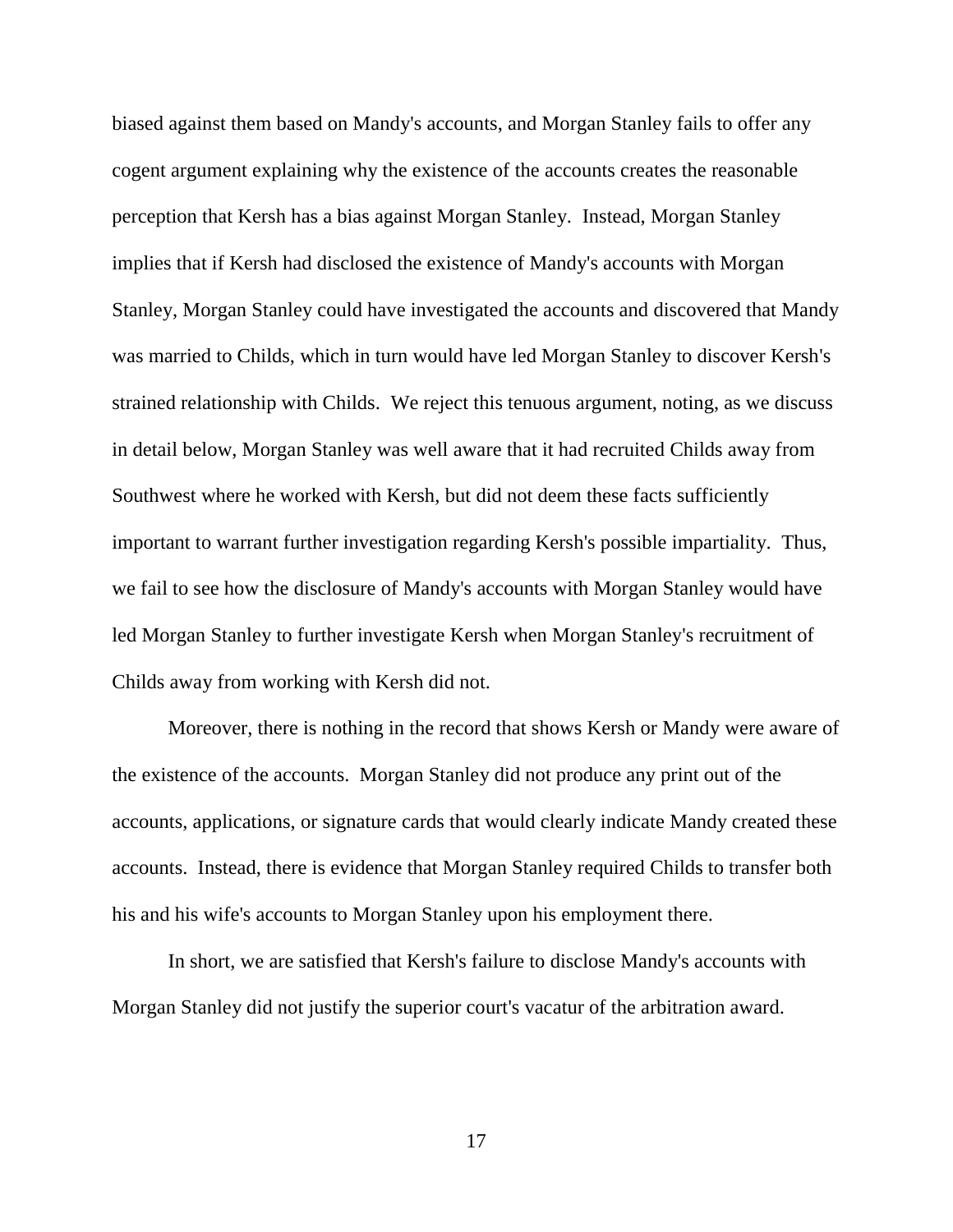#### *3. Kersh's Failure to Disclose Information Regarding His Sons-in-Law*

The majority of the briefs before us focus on Kersh's failure to disclose certain facts regarding his sons-in-law. Specifically, Morgan Stanley points out that Kersh did not disclose: (1) Childs is Kersh's son-in-law who worked with Kersh at Southwest; (2) Harvey is Kersh's son-in-law who works with Kersh at Southwest; (3) Morgan Stanley successfully recruited Childs away from Southwest; (4) Morgan Stanley attempted to recruit Harvey away from Southwest; (5) Kersh has a turbulent relationship with Childs; and (6) Childs and Mandy are in the middle of contentious divorce proceedings. These alleged shortcomings were briefed and argued below. However, it does not appear the superior court directly addressed any of these arguments. Instead, in its order, the court found that Appellants did not prove that Morgan Stanley was aware of the relationship between Kersh and Childs. The order does not reference any particular FINRA rule or disclosure from the checklist requiring Kersh to disclose any of this specific information.

Neither party points to any rule that specifically requires an arbitrator to disclose the information Morgan Stanley contends should have been disclosed. This is especially true regarding Kersh's failure to disclose that Childs and Harvey are his sons-in-law. Although FINRA rules suggest that an arbitrator consider his or her sons-in-law or daughters-in-law when responding to questions and making disclosures, there is no rule expressly requiring an arbitrator to make such a disclosure about in-laws (e.g., an arbitrator's son-in-law works for the defendant). Instead, the general rules of disclosure under FINRA as well as the Code of Civil Procedure govern these disclosures. Among other requirements, these rules and code sections dictate that an arbitrator disclose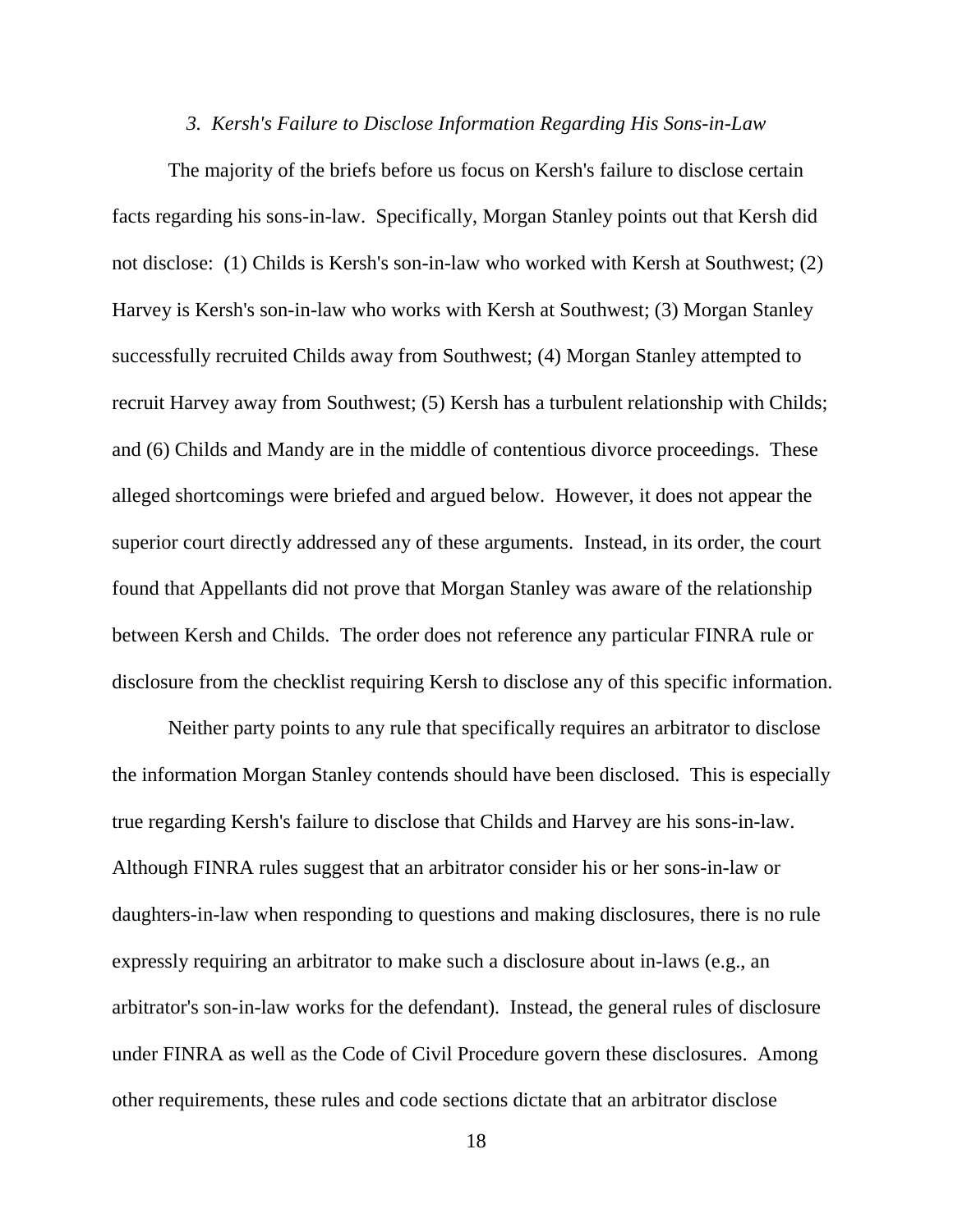relationships that may affect his or her impartiality or might reasonably create an appearance of partiality or bias. (See  $\S$  1281.9, subd. (a); FINRA rule 13408(a)(2).)

Here, the thrust of Morgan Stanley's argument is that Kersh's failure to disclose prevented it from discovering "a long and involved business and family relationship with Mr. Childs, a [Morgan Stanley] financial advisor." Morgan Stanley buttresses its point by claiming had Kersh "made *even one* of the many disclosures linking him to Mr. Childs, Ms. Childs, Ms. Childs' [Morgan Stanley] accounts, or Mr. Harvey, [Morgan Stanley] would have been rightfully provided the opportunity to discover at the outset of arbitration the deep-seeded vitriol surrounding Mr. Kersh's family relations and their connection to [Morgan Stanley]." (Original italics.) To this end, Morgan Stanley views each failed disclosure as a critical link in the chain between Kersh and Childs, with any one of those links providing the necessary information for Morgan Stanley to have the opportunity to discover the strained relationship.

Morgan Stanley also explains why Kersh's failure to disclose these facts would cause a reasonable observer to question Kersh's impartiality. Morgan Stanley recruited away Kersh's son-in-law, Childs; Kersh and Childs worked together for a decade; when Childs left to join Morgan Stanley, he took clients with him, causing Kersh financial impairment; and Morgan Stanley attempted to recruit Kersh's other son-in-law who almost left Kersh's firm to join Morgan Stanley as well. In discussing these facts underlying Kersh's alleged potential bias, Morgan Stanley emphasizes the familial relationship between Kersh and his sons-in-law who also worked with Kersh. However, the son-in-law relationship is not the critical link between either Kersh and Childs or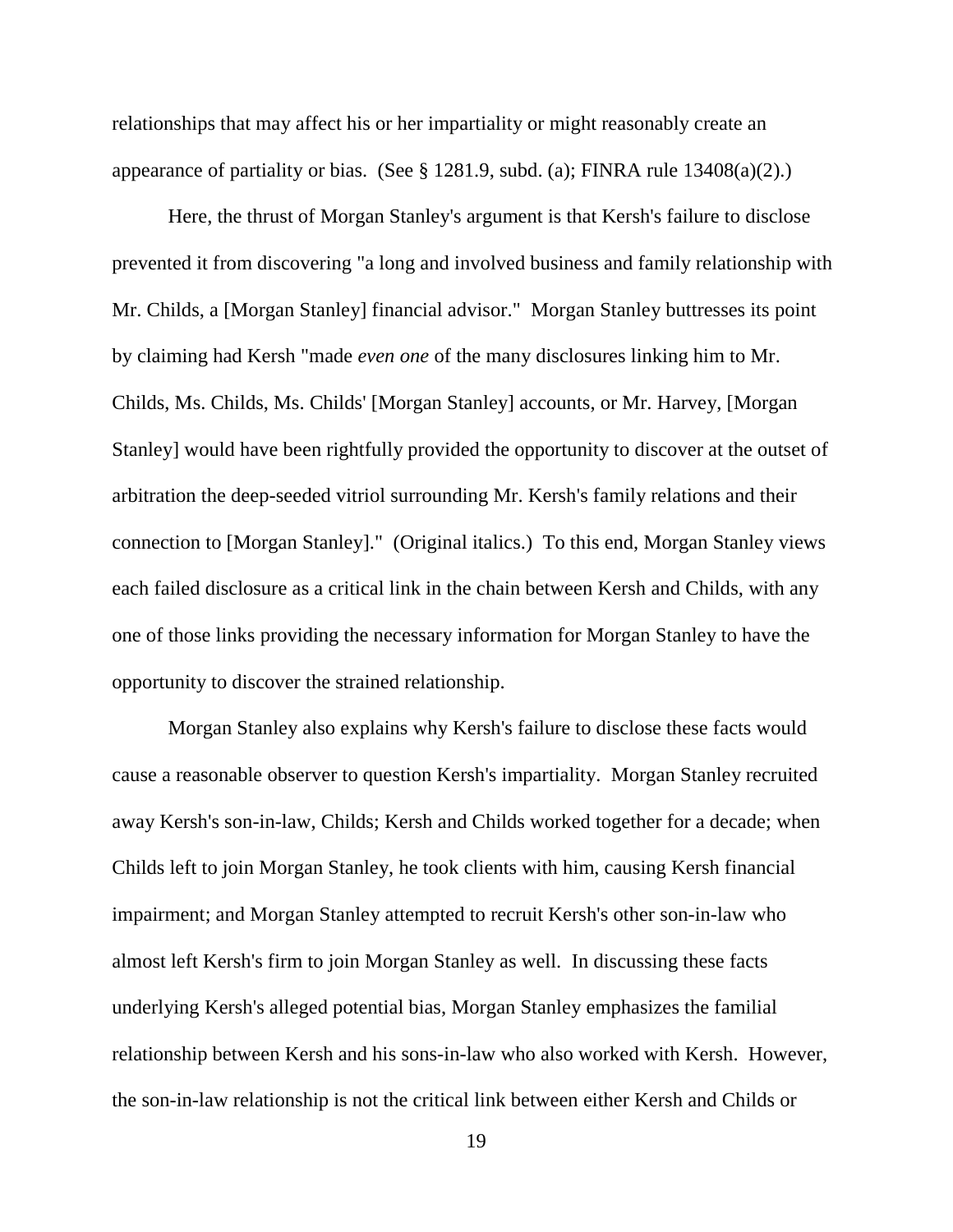Kersh and Harvey supporting Morgan Stanley's claim of the appearance of bias. Instead, it is Morgan Stanley's acts of recruiting Kersh's coworkers (Childs and Harvey), one of them successfully, and the effects of that employee's subsequent departure. In other words, the potential bias Morgan Stanley claims exists absent any familial relationship between Kersh and Childs or Kersh and Harvey. Put differently, the possible impartiality stems from Morgan Stanley's recruiting efforts of Southwest employees, where Kersh serves as the branch manager.

Although Morgan Stanley's claim of the appearance of bias largely rests on the impact of Childs leaving Southwest for Morgan Stanley as well as Morgan Stanley's unsuccessful recruitment of Harvey, the parties mostly focus on Morgan Stanley's knowledge or lack thereof that Kersh was the father-in-law of both Childs and Harvey. Appellants submitted three declarations from former Morgan Stanley employees supporting their position that Morgan Stanley was aware of Kersh's relationship to Childs and Harvey prior to the arbitration. In response, Morgan Stanley submitted two declarations from current Morgan Stanley employees claiming they did not know of any such relationships. The superior court found the three declarations submitted by Appellants less credible at least in regard to Morgan Stanley's knowledge that Kersh was Child's and Harvey's father-in-law. Putting aside for the moment that it seems highly unlikely that Morgan Stanley employees who were tasked with recruiting new talent would be unaware of the reasons potential employees were looking to leave their current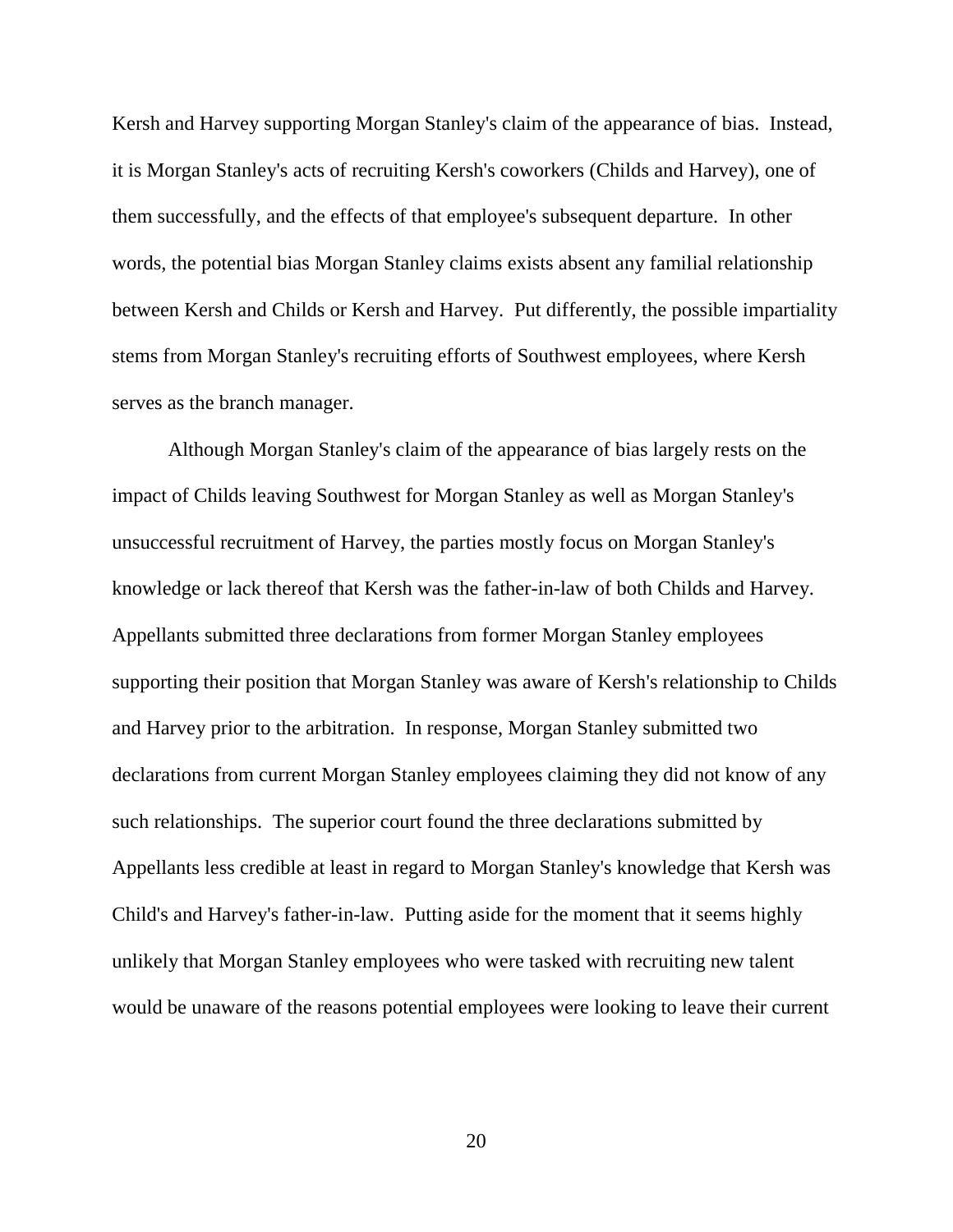employers, Morgan Stanley possessed the necessary knowledge to probe any potential bias that existed simply based on its recruitment of Childs and Harvey.5

It is undisputed that Kersh disclosed he worked as the senior vice president and branch manager of M.L. Stern & Co., Inc. from 1980 to December 2008 and the senior vice president and branch manager of Southwest from December 2008 to present. Morgan Stanley submitted the declaration of Kremers wherein he admitted that he was involved in the recruitment of both Childs and Harvey from Southwest. In addition, another declarant for Morgan Stanley (Melton) stated he was involved with recruiting Childs from Southwest and was aware that Childs "had a relative that he worked with at Southwest, and that Mr. Childs would be breaking off that relationship to join [Morgan Stanley.]" Kremers and Melton were key witnesses in Appellants' arbitration. Thus, prior to the arbitration, Morgan Stanley was aware that Kersh had worked with Childs and Harvey, Morgan Stanley had recruited Childs and Harvey to leave Southwest, and Childs joined Morgan Stanley possibly causing financial harm to Kersh. (See *Triple A Management Co. v. Frisone* (1999) 69 Cal.App.4th 520, 535; *Columbia Pictures Corp. v.* 

<sup>5</sup> We do not make any credibility determination regarding the various declarations submitted to the superior court. Further, the superior court was within its discretion to find some declarations more credible than others. However, the record makes clear that at the time Morgan Stanley was recruiting Childs and Harvey, at least some employees at Morgan Stanley were aware of Kersh's relationship with Childs, just not perhaps Kremers and Melton. Thus, Morgan Stanley's argument that it lacked knowledge of the familial relationship between Kersh and Childs is one of degree: Some Morgan Stanley employees had knowledge of the relationships, but not the "important" employees who would charge Morgan Stanley with such knowledge. Despite finding Morgan Stanley's argument somewhat implausible, we do not base any of our opinion here on a finding that Morgan Stanley had knowledge that Kersh was either Childs's or Harvey's father-in-law. To the contrary, we assume it did not have this knowledge for purposes of our analysis.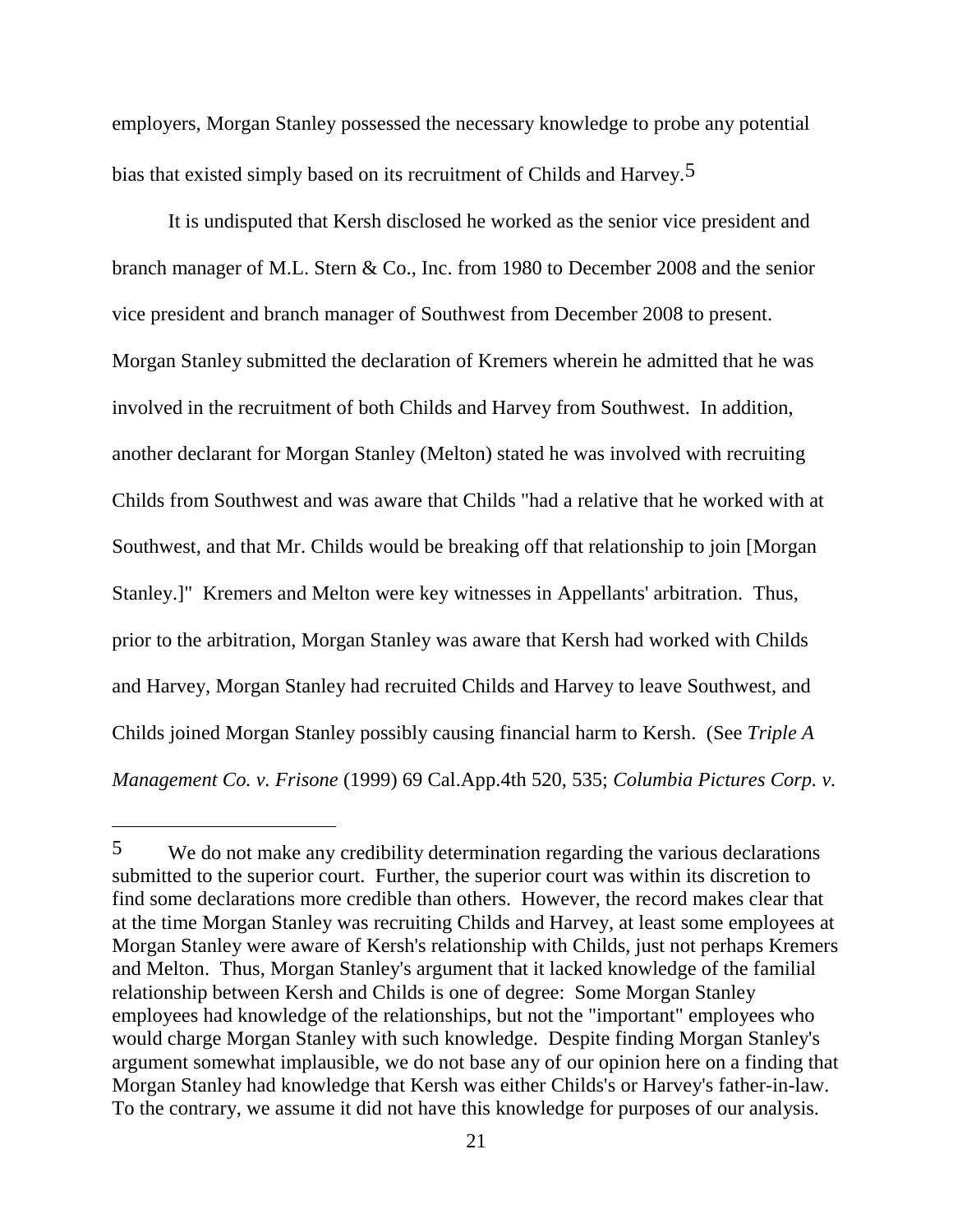*De Toth* (1948) 87 Cal.App.2d 620, 630.) Despite this knowledge, Morgan Stanley did not think it necessary to further inquire about Kersh's feelings toward or relationship with Morgan Stanley in an arbitration regarding Morgan Stanley's recruitment practices. In this sense, Morgan Stanley's postarbitration claim that Kersh concealed and failed to disclose pertinent facts, which denied Morgan Stanley the opportunity to further investigate Kersh, rings hollow. Indeed, if we are to take Morgan Stanley at its word, this one link between Childs and Kersh (Morgan Stanley's successful recruitment of Childs away from Southwest) is enough to provide it with the opportunity to investigate the relationship between Kersh and Childs.

Because we conclude Morgan Stanley knew that it recruited (one successfully) two employees from Southwest and Kersh disclosed that he was the branch manager of Southwest during the subject time period, Kersh's failure to disclose that Morgan Stanley recruited two of Southwest's employees does not justify vacating the arbitrator's award here. (See *Mt. Holyoke Homes, L.P. v. Jeffer Mangels Butler & Mitchell, LLP* (2013) 219 Cal.App.4th 1299, 1313 (*Mt. Holyoke*); *Kaiser Foundation Hospitals, Inc. v. Superior Court* (1993) 19 Cal.App.4th 513, 517 (*Kaiser*).) Therefore, Morgan Stanley's claims regarding Kersh's failure to disclose certain facts is reduced to not disclosing his familial relationship with Childs and Harvey, his poor relationship with Childs, and the divorce proceedings between Childs and Mandy.

We do not conclude that Kersh's failure to disclose any of these facts supports the superior court's order vacating the arbitration award. Morgan Stanley did not sufficiently address why the familial relationship between Kersh on one hand and Harvey and Childs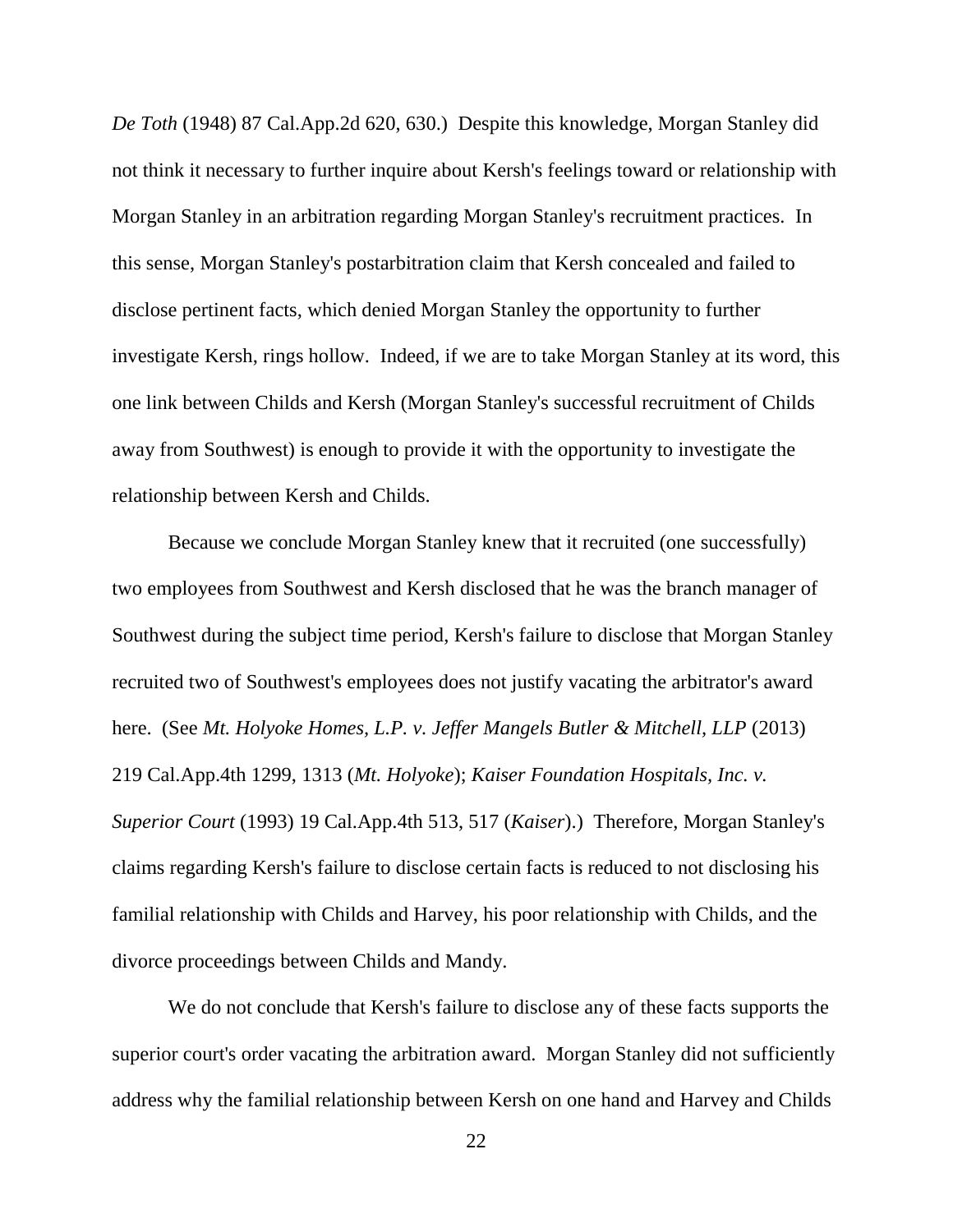on the other would create a reasonable belief that Kersh " 'was biased *for or against a party for a particular reason*.' [Citation.]" (*Haworth*, *supra*, 50 Cal.4th at p. 389, original italics.) The fact that Kersh was the father-in-law to both Harvey and Childs does not predispose Kersh to favor or disfavor Morgan Stanley. Indeed, Morgan Stanley makes no argument of perceived bias based on these relationships alone. Instead, Morgan Stanley contends a person could reasonably believe that Kersh would be biased against Morgan Stanley because of the financial impact on Kersh caused by Morgan Stanley's recruitment efforts. Thus, the critical fact is that Morgan Stanley recruited two of Kersh's coworkers, a fact actually known to Morgan Stanley before the subject arbitration.

In addition, we are not persuaded that Kersh's failure to disclose his turbulent relationship with Childs or the divorce proceedings involving Childs and Mandy would lead a " 'reasonable person' " who is a " 'well-informed thoughtful observer' " to doubt Kersh's impartiality. (See *Haworth*, *supra*, 50 Cal.4th at p. 389.) Childs and Kersh's strained relationship and the impending divorce do not create the impression that Kersh would be biased against Morgan Stanley in the subject arbitration. We do not deem it reasonable that an arbitrator would be biased against a large business entity merely because his son-in-law, with whom he has an acrimonious relationship, works for the entity and is getting a divorce from the arbitrator's daughter. This is especially true in the context of a FINRA arbitration where the subject arbitrator is the industry insider and would depend on his reputation within the industry for future work. In fact, the record makes clear that Morgan Stanley agreed to use Kersh in three other arbitrations, one of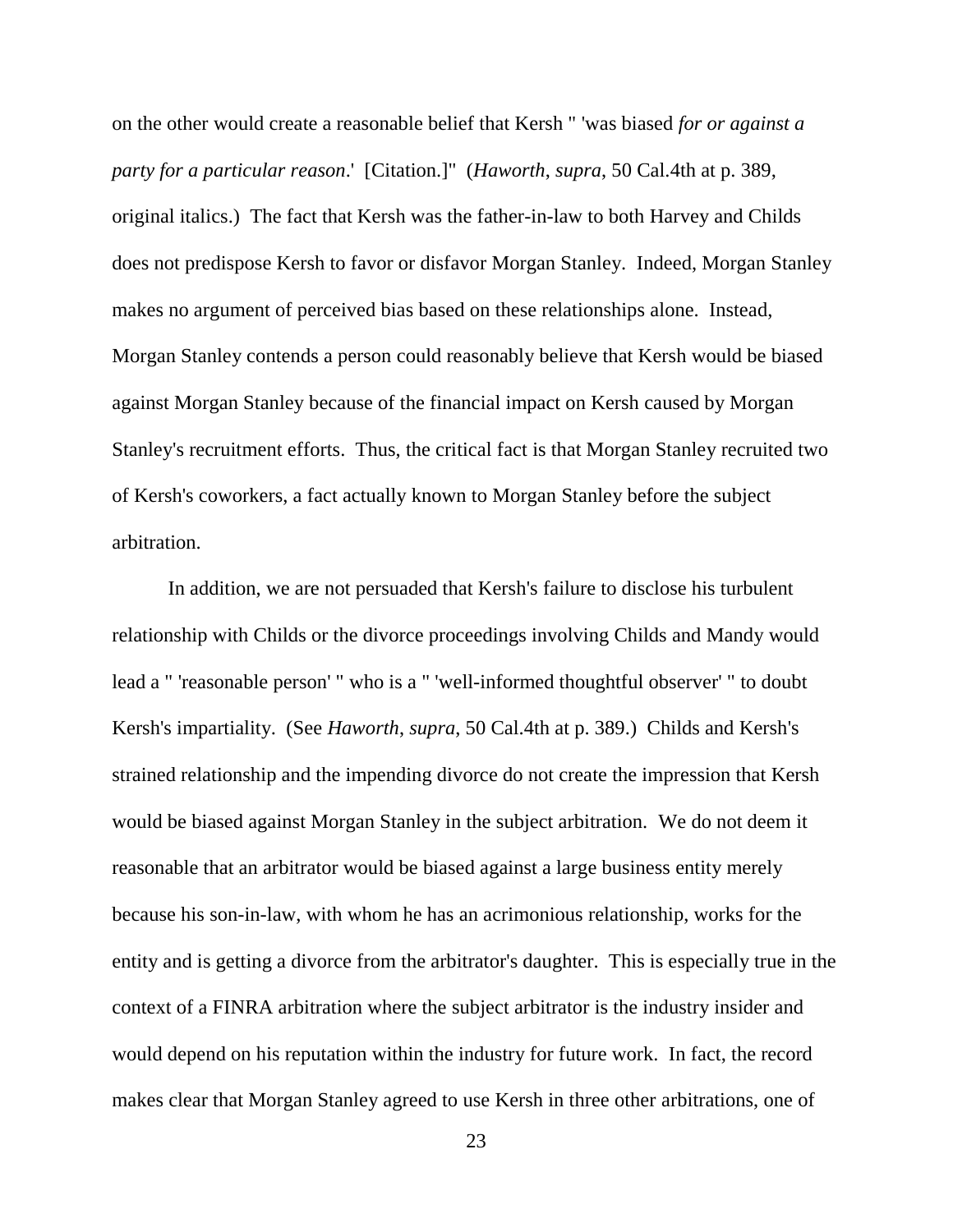which also involved Morgan Stanley's recruiting practices and resulted in an award largely in Morgan Stanley's favor. It is counterintuitive and speculative that Kersh would jeopardize his role as an arbitrator within a specific industry simply because he feels ill will toward his son-in-law who works at another brokerage firm.

Moreover, Childs had nothing to do with the subject arbitration. He was not a witness. He played no role in the recruitment of Appellants. Morgan Stanley tries to bridge this gap by contending that Childs was recruited by Morgan Stanley and the Appellants' arbitration involved Morgan Stanley's recruiting practices. Nevertheless, Morgan Stanley glosses over the fact that it knew that it recruited Childs away from Kersh and Southwest prior to the arbitration. In other words, if Morgan Stanley believed Kersh could not be impartial because it had recruited two of his coworkers, it could have asked Kersh to provide additional information or not agreed to allow Kersh to serve as an arbitrator. Yet, Morgan Stanley took no such action and allowed Kersh to serve in another arbitration also involving Morgan Stanley's recruiting practices.

Morgan Stanley also argues that Kersh used the information he gained during the arbitration to disadvantage Childs in his divorce proceeding with Kersh's daughter. Specifically, Morgan Stanley offered evidence that Kersh confronted Childs at Childs's son's play, demanding that Childs provide Kersh with a copy of documentation he signed on December 16, 2010 related to his transition to Morgan Stanley and saying he knew "a lot about these deals, more than you may know about them." The superior court did not rely on this evidence in its order, and Morgan Stanley fails to explain how this evidence relates to a perception of bias on behalf of Kersh. At best, the evidence perhaps could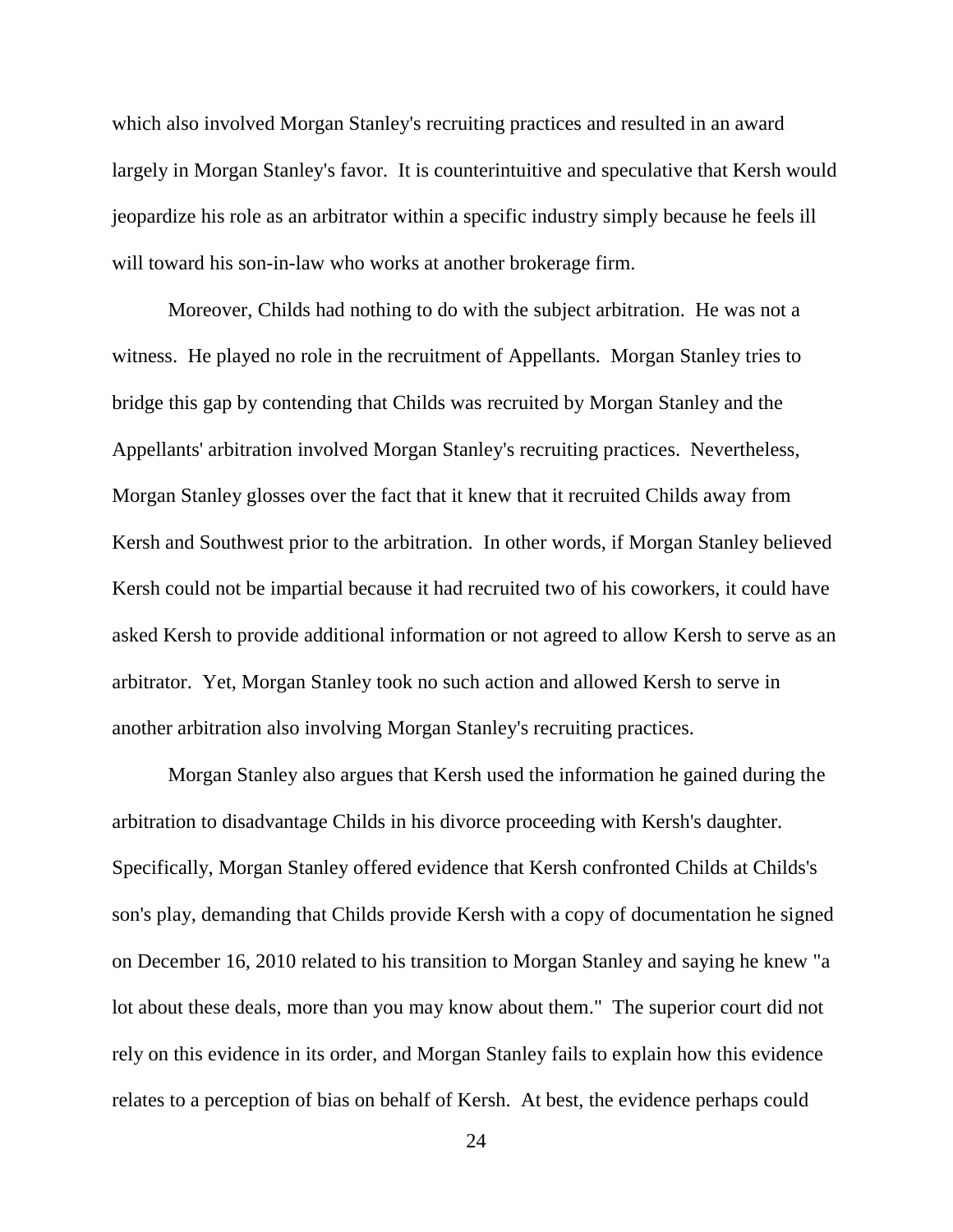show actual bias against Childs. However, we remain unpersuaded that Kersh's poor relationship with Childs would lead a reasonable observer to believe Kersh would be impartial as to Morgan Stanley.

We also are not swayed by Morgan Stanley's reliance on *Mt. Holyoke*, *supra*, 219 Cal.App.4th 1299, *Benjamin, Weill & Mazer v. Kors* (2011) 195 Cal.App.4th 40 (*Kors*), or *Ovitz v. Schulman* (2005) 133 Cal.App.4th 830 (*Ovitz*). All three cases are distinguishable from the instant matter.

In *Mt. Holyoke*, *supra*, 219 Cal.App.4th 1299, the plaintiff was suing a law firm for malpractice, and the arbitrator decided against the plaintiff. The Court of Appeal concluded the arbitration award should have been vacated because the arbitrator failed to disclose that he listed a named partner of the defendant law firm as a reference. The court reasoned that "[a]n objective observer reasonably could conclude that an arbitrator listing a prominent litigator as a reference on his resume would be reluctant to rule against the law firm in which that attorney is a partner as a defendant in a legal malpractice action." (*Id*. at p. 1313.) The court thus determined that a reasonable observer could be concerned "whether the arbitrator's interest in maintaining the attorney's high opinion of him could color his judgment in these circumstances." (*Ibid*.) Here, there are no analogous facts. In *Mt. Holyoke*, the arbitrator could have been motivated to side with the law firm with the hope that the "prominent litigator" would continue to serve as his reference, and as such, the arbitrator would obtain additional business based, at least in part, on the litigator's reference. To the contrary, in the instant matter, there is no such financial motivation for Kersh to curry favor with any party,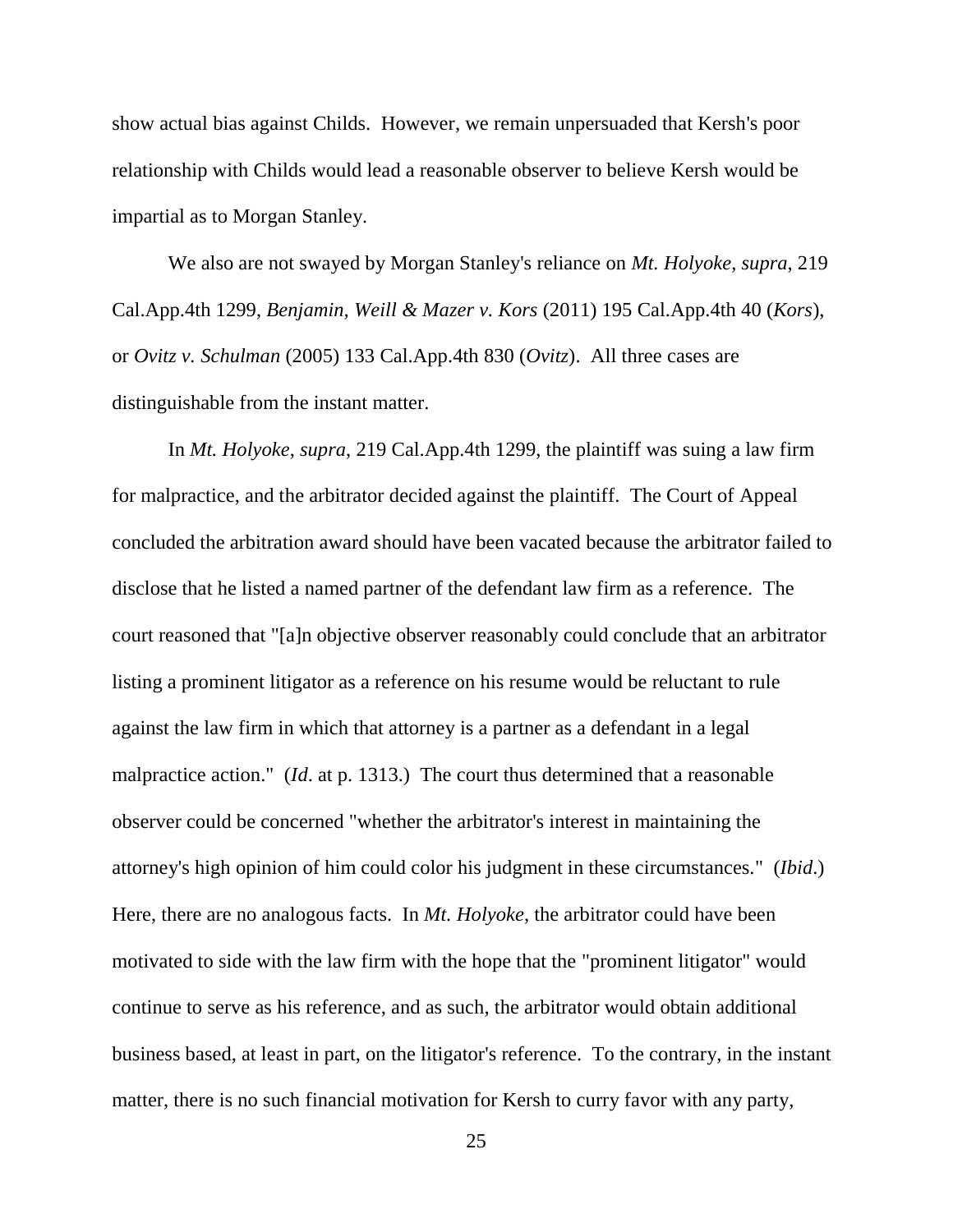especially Appellants. Further, although Kersh clearly did not get along with Childs, there is nothing in the record leading us to conclude that an observer could reasonably believe that this animosity would transfer to Morgan Stanley based on Kersh's relationship with Childs alone.

Like *Mt. Holyoke*, *supra*, 219 Cal.App.4th 1299, neither *Kors*, *supra*, 195 Cal.App.4th 40 nor *Ovitz, supra*, 133 Cal.App.4th 830 is instructive here. In *Kors*, the Court of Appeal agreed that "an objective person could reasonably question the impartiality of an arbitrator in a dispute over legal fees who, at the time of the arbitration, was engaged generally in the defense of attorneys and law firms in cases involving professional responsibility and was actively representing a law firm in a case before the California Supreme Court involving legal fees." (*Kors*, *supra*, at p. 72.) In *Ovitz*, the arbitration award was vacated because the arbitrator did not disclose that while the arbitration was pending, he would entertain offers of employment or new professional relationships in any capacity other than as a lawyer, expert witness, or consultant from a party or a lawyer from a party, including offers to serve as a dispute resolution neutral in another case. And during the subject arbitration, the arbitrator accepted employment as an arbitrator in another case, which involved the same law firm that represented one of the parties in the subject arbitration. (*Ovitz*, *supra*, at pp. 838-839, 844-845.) In the instant matter, again no analogous facts exist. The undisclosed facts here relate to the arbitrator's familial relationship with a Morgan Stanley employee and his enmity toward him. There is no financial link between Childs and Kersh like the ones involved in *Kors*, *supra*, 195 Cal.App.4th 40 or *Ovitz, supra*, 133 Cal.App.4th 830. Further, Morgan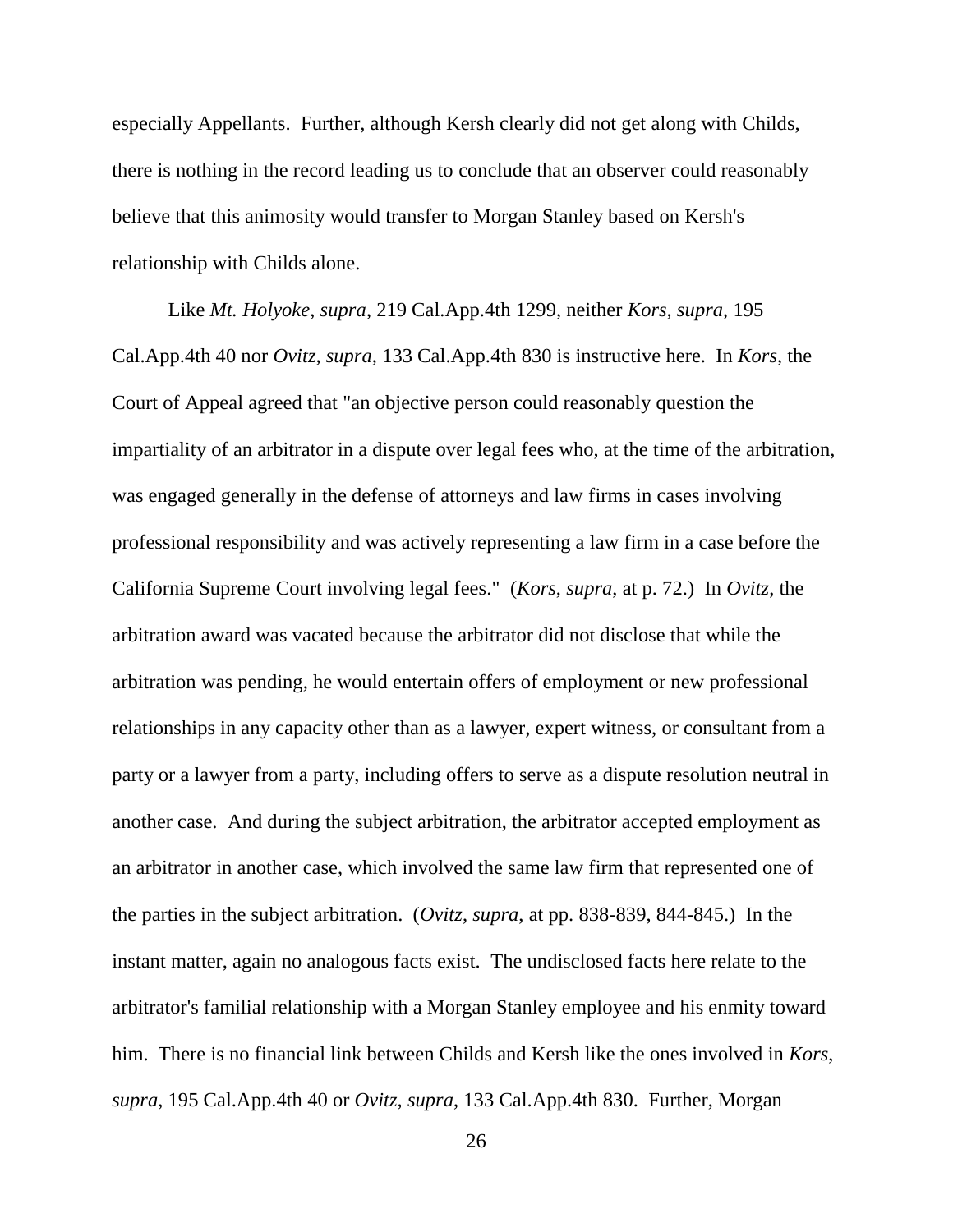Stanley was aware that it recruited Childs away from working with Kersh, which could have had a negative financial impact on Kersh regardless of his familial relationship with Childs. However, because this fact was known to Morgan Stanley, there was no need for Kersh to disclose it. (See *Mt. Holyoke*, *supra*, 219 Cal.App.4th at p. 1313; *Kaiser*, *supra*, 19 Cal.App.4th at p. 517.)

### D. Conclusion

We emphasize the unique facts of this case. Accepting the superior court's factual findings of the disputed facts, we agree with the court that Kersh failed to completely disclose required information in response to question Nos. 8 and 17 of the checklist required under FINRA rules. However, his failure to disclose that his daughter worked with him in some capacity nearly 10 years before the subject arbitration as well as his daughter's investment accounts with Morgan Stanley would not lead a reasonable observer to perceive Kersh could not be impartial toward Morgan Stanley in the subject arbitration. (See *Haworth*, *supra*, 50 Cal.4th at p. 389.) As such, we disagree with the superior court that these undisclosed facts warrant the vacatur of the arbitration award under section 1286.2, subdivision (a)(6).

We agree with Morgan Stanley that a reasonable observer could be concerned about an appearance of bias based on Morgan Stanley's effort to recruit two of Kersh's coworkers, especially if one of the coworkers left Kersh's firm negatively impacting Kersh's finances. In this matter, it would have been prudent for Kersh to disclose these facts, particularly in an arbitration involving Morgan Stanley's recruiting activities. Yet, his failure to do so does not justify vacating the arbitration award because it is clear on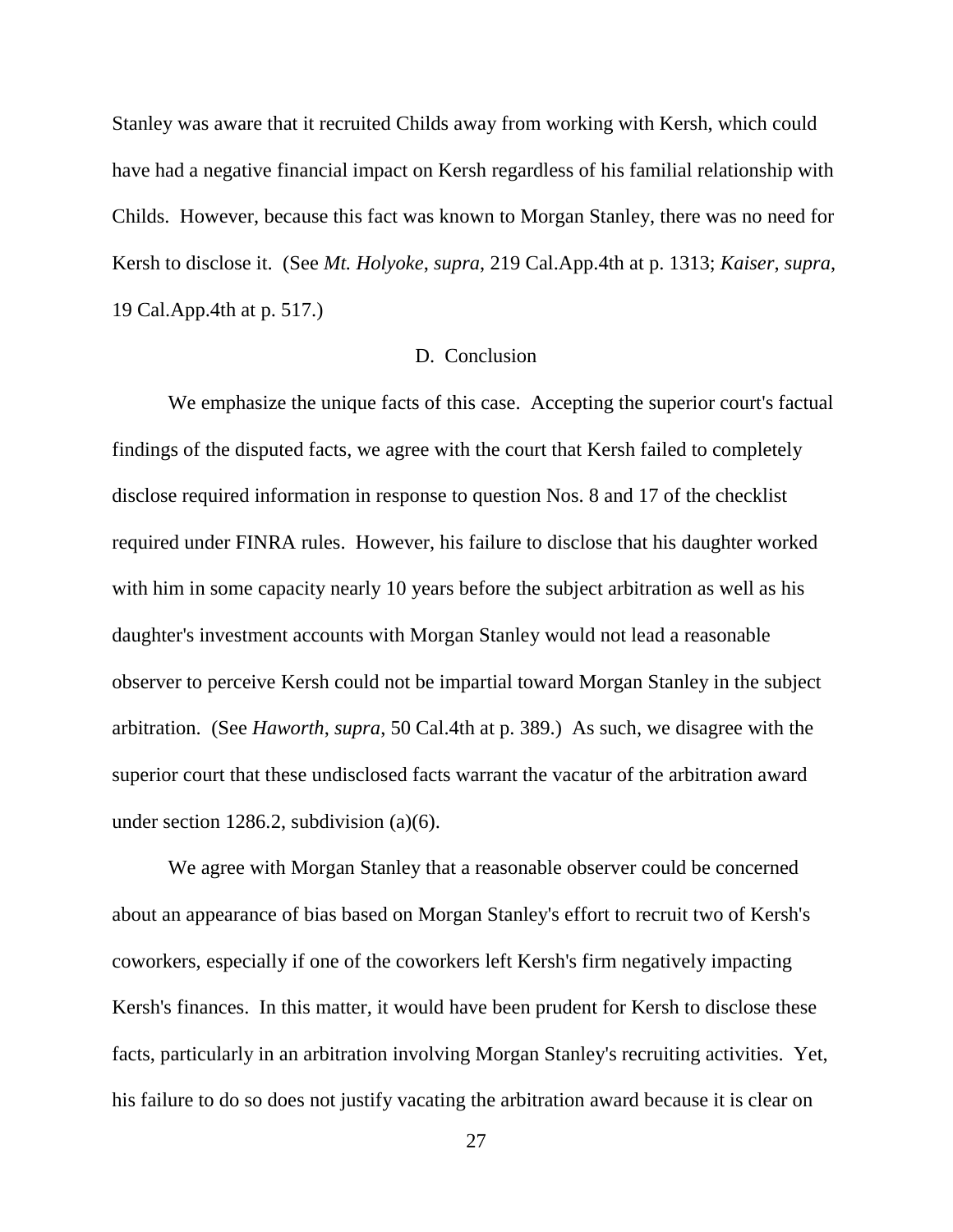the record before us that Morgan Stanley was aware, prior to the arbitration that: (1) it successfully recruited Childs from Southwest; (2) it attempted to recruit Harvey from Southwest; and (3) Kersh was the branch manager of Southwest when Morgan Stanley was recruiting both Childs and Harvey. Because Morgan Stanley had actual knowledge of these facts, Kersh did not have to disclose them. (See *Mt. Holyoke*, *supra*, 219 Cal.App.4th at p. 1313; *Kaiser*, *supra*, 19 Cal.App.4th at p. 517.)

Finally, we determine that Kersh's failure to disclose he was the father-in-law of both Childs and Harvey, his hostility toward Childs, and Childs and Mandy were getting a divorce, would not cause a reasonable observer to view Kersh as potentially biased against Morgan Stanley. Neither Harvey nor Childs were involved in the subject arbitration in any way. And we conclude it is speculative that Kersh's acrimony toward Childs would transfer to Morgan Stanley during the arbitration.

As our Supreme Court noted:

"There are many reasons why a party might, reasonably or unreasonably, prefer not to have a particular arbitrator hear his or her case--including the arbitrator's prior experience, competence, and attitudes and viewpoints on a variety of matters. The disclosure requirements, however, are intended only to ensure the impartiality of the neutral arbitrator. [Citation.] They are not intended to mandate disclosure of all matters that a party might wish to consider in deciding whether to oppose or accept the selection of an arbitrator." (*Haworth*, *supra*, 50 Cal.4th at p. 393; see also *Luce, Forward, Hamilton & Scripps, LLP v. Koch* (2008) 162 Cal.App.4th 720, 734-735 [neutral arbitrator not legally required to disclose service on board of professional organization with plaintiff's counsel, even if defendants asserted they were " 'understandably uncomfortable' " with that relationship].)